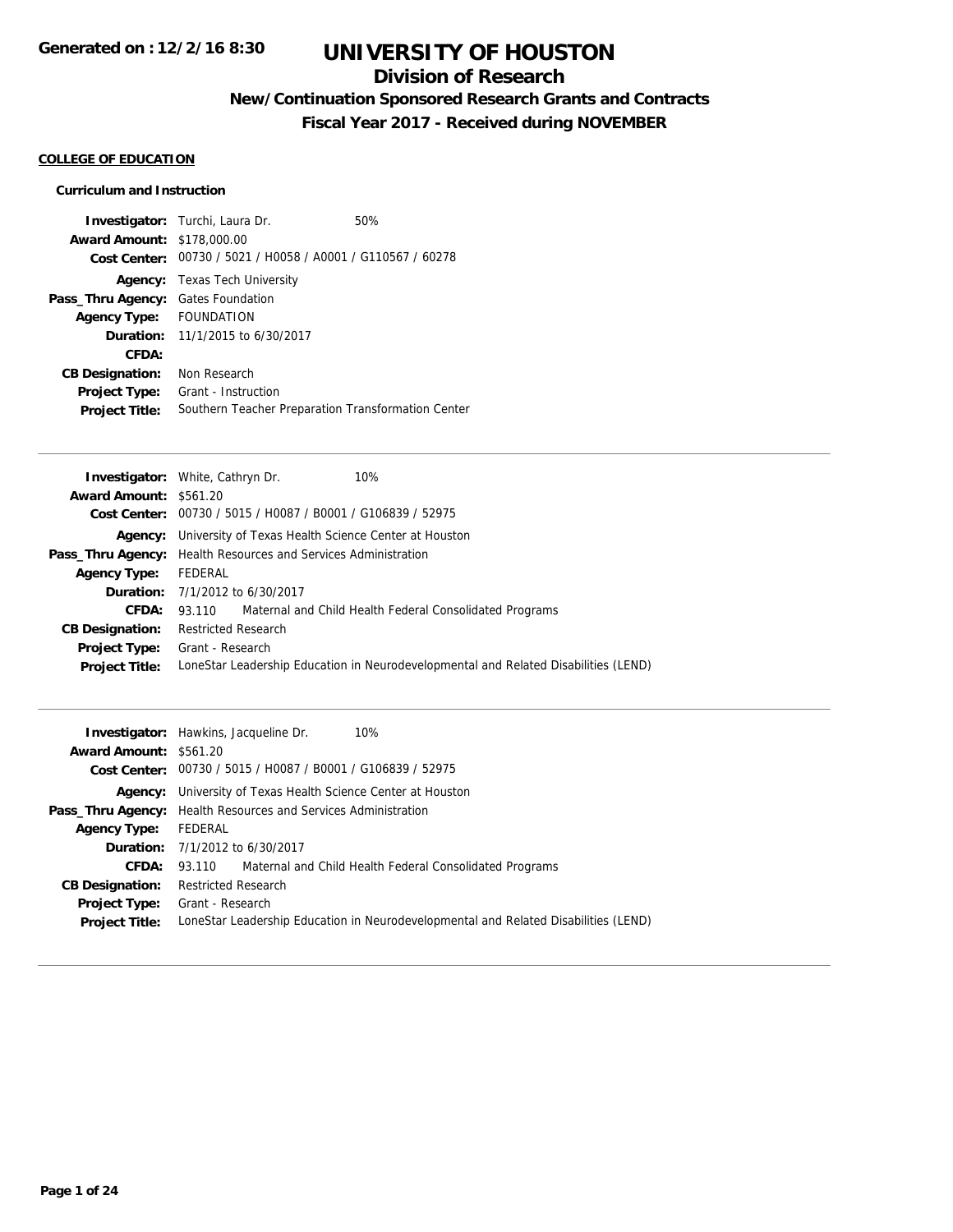## **Division of Research**

## **New/Continuation Sponsored Research Grants and Contracts**

**Fiscal Year 2017 - Received during NOVEMBER**

#### **COLLEGE OF EDUCATION**

## **Dean, Education**

**Investigator:** McPherson, Robert H. Dr. 50% **Award Amount:** \$178,000.00 **Cost Center:** 00730 / 5021 / H0058 / A0001 / G110567 / 60278 **Agency:** Texas Tech University **Pass\_Thru Agency:** Gates Foundation **Agency Type:** FOUNDATION **Duration:** 11/1/2015 to 6/30/2017 **CFDA: CB Designation:** Non Research **Project Type:** Grant - Instruction **Project Title:** Southern Teacher Preparation Transformation Center

#### **Psychological, Health, and Learning Sciences**

| <b>Investigator:</b> Hein, Sascha |                                        |                                                | 35%                                                                   |
|-----------------------------------|----------------------------------------|------------------------------------------------|-----------------------------------------------------------------------|
| <b>Award Amount: \$114,810.50</b> |                                        |                                                |                                                                       |
| Cost Center:                      |                                        | 00730 / 5013 / H0288 / B0001 / G112068 / 60175 |                                                                       |
| Agency:                           |                                        | Institute of Education Sciences                |                                                                       |
| Pass_Thru Agency:                 |                                        |                                                |                                                                       |
| <b>Agency Type:</b> FEDERAL       |                                        |                                                |                                                                       |
|                                   | <b>Duration:</b> 9/2/2016 to 8/31/2020 |                                                |                                                                       |
| CFDA:                             | 84.305                                 |                                                | Education Research, Development and Dissemination                     |
| <b>CB Designation:</b>            | <b>Restricted Research</b>             |                                                |                                                                       |
| <b>Project Type:</b>              | Grant - Research                       |                                                |                                                                       |
| <b>Project Title:</b>             |                                        |                                                | Uno, Dos, Tres, Listos! Monitoring Kindergarten Readiness Bilingually |
|                                   |                                        |                                                |                                                                       |

|                                   | <b>Investigator:</b> CorreaFernandez, Virmarie Dr. 100%               |
|-----------------------------------|-----------------------------------------------------------------------|
| <b>Award Amount: \$145,724.00</b> |                                                                       |
| Cost Center:                      | 00730 / 5021 / H0064 / B0001 / C110812 / 58382                        |
|                                   | <b>Agency:</b> American Cancer Society                                |
| Pass_Thru Agency:                 |                                                                       |
| Agency Type: NON PROFIT           |                                                                       |
|                                   | <b>Duration:</b> 9/1/2015 to 8/31/2020                                |
| CFDA:                             |                                                                       |
| <b>CB Designation:</b>            | <b>Restricted Research</b>                                            |
| <b>Project Type:</b>              | Grant - Research                                                      |
| <b>Project Title:</b>             | Reducing Tobacco-related Health Disparities: A Focus on Mental Health |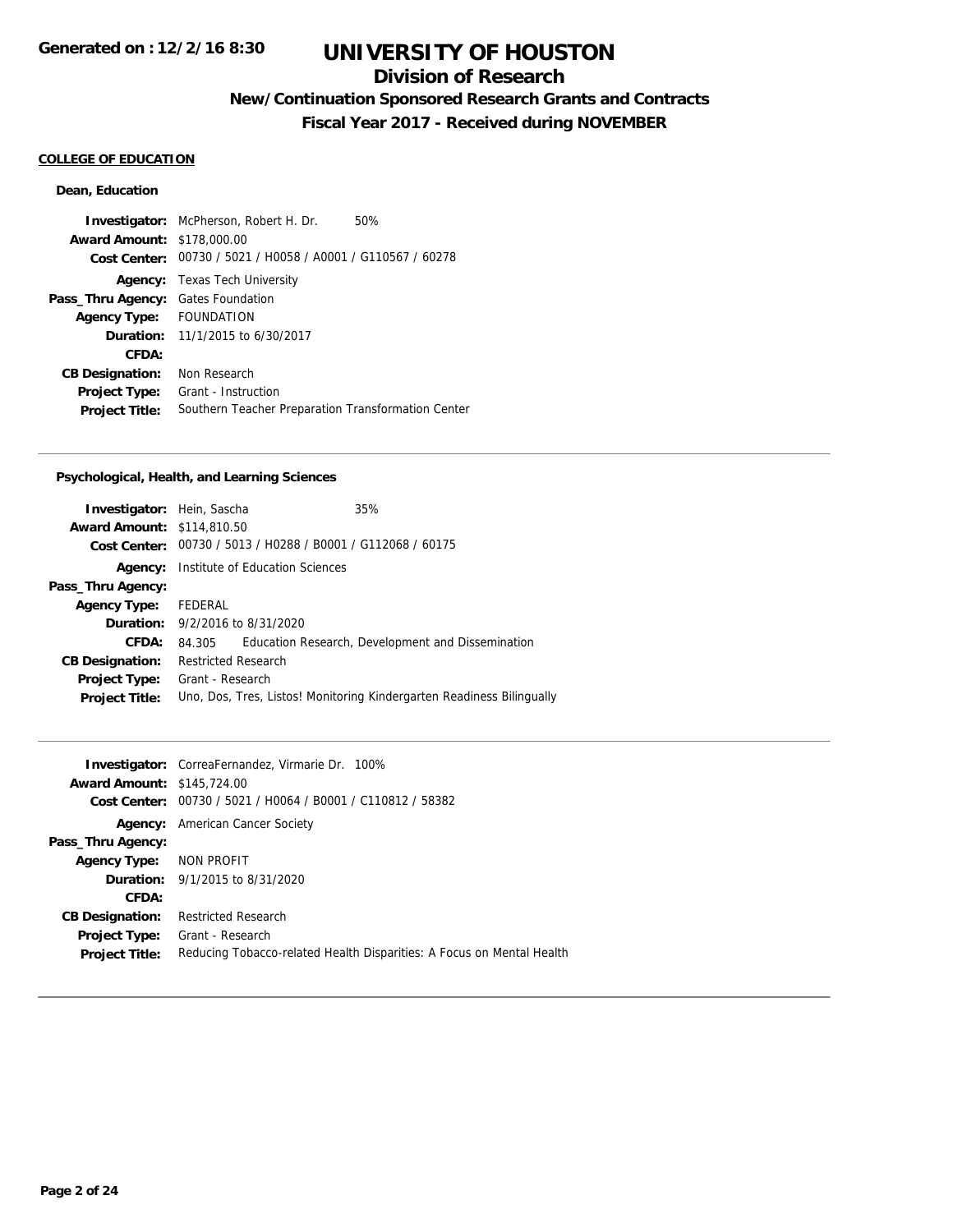## **Division of Research**

**New/Continuation Sponsored Research Grants and Contracts**

**Fiscal Year 2017 - Received during NOVEMBER**

## **COLLEGE OF LIBERAL ARTS AND SOCIAL SCIENCES**

#### **Communication Sciences and Disorders**

| <b>Investigator:</b> Ivey, Michelle Dr.                               |                            |                                                             | 25%                                                                                 |
|-----------------------------------------------------------------------|----------------------------|-------------------------------------------------------------|-------------------------------------------------------------------------------------|
| <b>Award Amount: \$1,403.00</b>                                       |                            |                                                             |                                                                                     |
|                                                                       |                            | Cost Center: 00730 / 5015 / H0087 / B0001 / G106839 / 52975 |                                                                                     |
|                                                                       |                            |                                                             | <b>Agency:</b> University of Texas Health Science Center at Houston                 |
| <b>Pass_Thru Agency:</b> Health Resources and Services Administration |                            |                                                             |                                                                                     |
| <b>Agency Type:</b>                                                   | FEDERAL                    |                                                             |                                                                                     |
|                                                                       |                            | <b>Duration:</b> 7/1/2012 to 6/30/2017                      |                                                                                     |
| CFDA:                                                                 |                            |                                                             | 93.110 Maternal and Child Health Federal Consolidated Programs                      |
| <b>CB Designation:</b>                                                | <b>Restricted Research</b> |                                                             |                                                                                     |
| <b>Project Type:</b> Grant - Research                                 |                            |                                                             |                                                                                     |
| <b>Project Title:</b>                                                 |                            |                                                             | LoneStar Leadership Education in Neurodevelopmental and Related Disabilities (LEND) |
|                                                                       |                            |                                                             |                                                                                     |

#### **Health and Human Performance**

| <b>Award Amount: \$943,024.20</b> | <b>Investigator:</b> Layne, Charles S. Dr.         | 100%                                                                           |
|-----------------------------------|----------------------------------------------------|--------------------------------------------------------------------------------|
|                                   |                                                    |                                                                                |
| Cost Center:                      | 00730 / 5043 / H0065 / B0001 / C112427 / 59905     |                                                                                |
| Agency:                           | Wyle Science Technology and Engineering Group      |                                                                                |
|                                   | <b>Pass_Thru Agency:</b> NASA Johnson Space Center |                                                                                |
| <b>Agency Type:</b>               | FEDERAL                                            |                                                                                |
|                                   | <b>Duration:</b> 10/1/2016 to 9/30/2017            |                                                                                |
| CFDA:                             | Aerospace Education Services Program<br>43.001     |                                                                                |
| <b>CB Designation:</b>            | <b>Restricted Research</b>                         |                                                                                |
| <b>Project Type:</b>              | Contract - Research                                |                                                                                |
| <b>Project Title:</b>             |                                                    | Enhanced Development of the Office of Scientific Data Review and Dissemination |

|                                    | 100%                                                                                                                                                                                        |
|------------------------------------|---------------------------------------------------------------------------------------------------------------------------------------------------------------------------------------------|
|                                    |                                                                                                                                                                                             |
| Baylor College of Medicine         |                                                                                                                                                                                             |
| Blue Bird Circle Clinic            |                                                                                                                                                                                             |
| NON PROFIT                         |                                                                                                                                                                                             |
|                                    |                                                                                                                                                                                             |
|                                    |                                                                                                                                                                                             |
| Restricted Research                |                                                                                                                                                                                             |
| Grant - Research                   |                                                                                                                                                                                             |
| <b>MECP2 Gait Analysis Project</b> |                                                                                                                                                                                             |
|                                    | <b>Investigator:</b> Layne, Charles S. Dr.<br><b>Award Amount: \$22,478.00</b><br>Cost Center: 00730 / 5021 / H0065 / B0001 / G112505 / 60054<br><b>Duration:</b> $7/1/2016$ to $6/30/2017$ |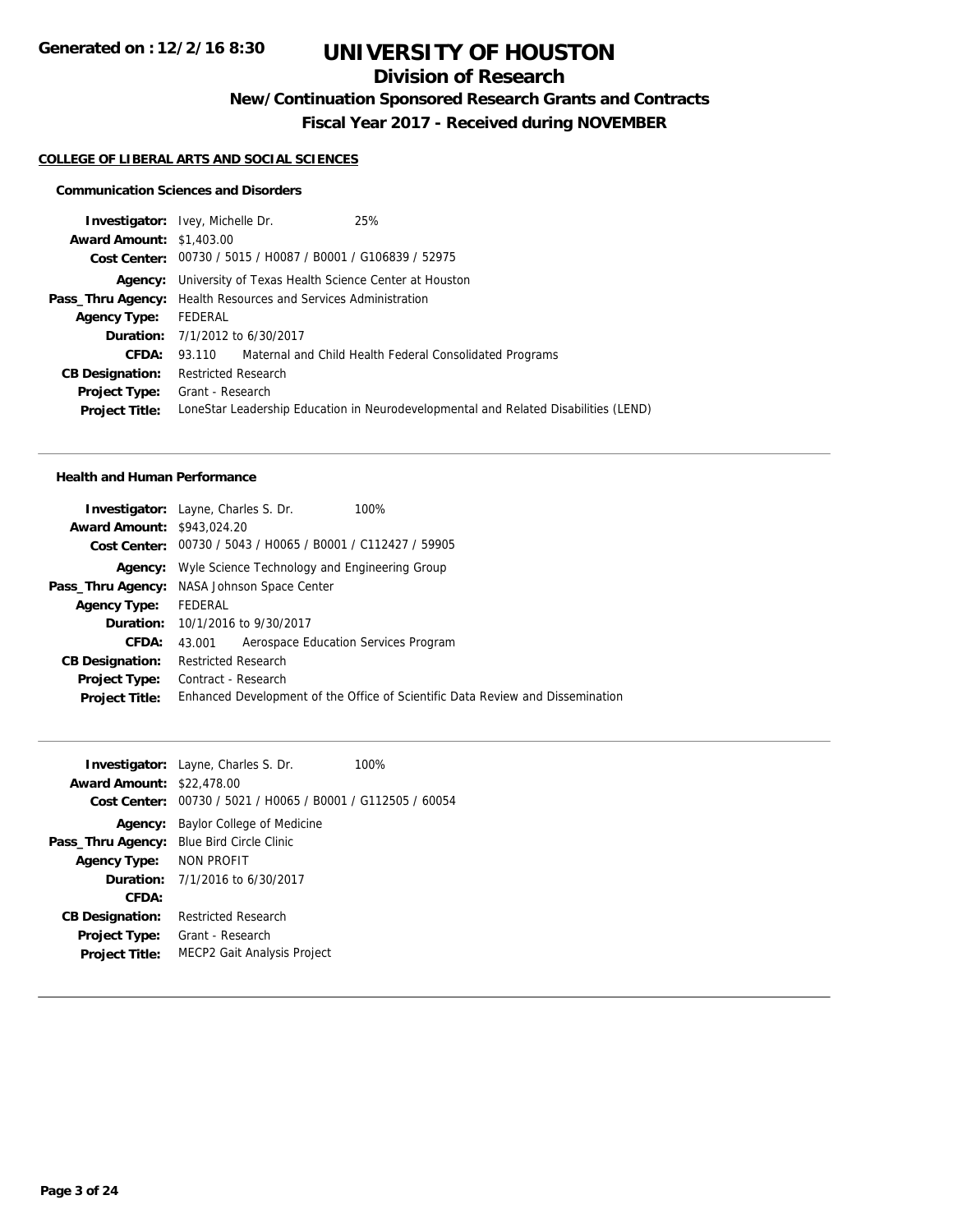## **Division of Research**

## **New/Continuation Sponsored Research Grants and Contracts**

**Fiscal Year 2017 - Received during NOVEMBER**

### **COLLEGE OF LIBERAL ARTS AND SOCIAL SCIENCES**

## **Hobby Center for Public Policy**

|                                  | <b>Investigator:</b> Granato, Jim Dr.                       | 100%                                                                                                                                                                                     |
|----------------------------------|-------------------------------------------------------------|------------------------------------------------------------------------------------------------------------------------------------------------------------------------------------------|
| <b>Award Amount: \$65,295.00</b> |                                                             |                                                                                                                                                                                          |
|                                  | Cost Center: 00730 / 5021 / H0128 / B0001 / G111890 / 59538 |                                                                                                                                                                                          |
|                                  | <b>Agency:</b> Rice University                              |                                                                                                                                                                                          |
|                                  | Pass_Thru Agency: Houston Endowment, Inc.                   |                                                                                                                                                                                          |
| <b>Agency Type:</b>              | FOUNDATION                                                  |                                                                                                                                                                                          |
|                                  | <b>Duration:</b> $6/1/2016$ to $12/31/2016$                 |                                                                                                                                                                                          |
| CFDA:                            |                                                             |                                                                                                                                                                                          |
| <b>CB Designation:</b>           | <b>Restricted Research</b>                                  |                                                                                                                                                                                          |
| <b>Project Type:</b>             | Grant - Research                                            |                                                                                                                                                                                          |
| <b>Project Title:</b>            |                                                             | Establishing the Magnitude and the Implications Population Growth and Change, Redevelopment and Relocation in<br>the Metropolitan Area, The City of Houston and Harris County, 2000-2013 |

#### **Psychology**

| <b>Investigator:</b> Grigorenko, Elena Dr. |                            |                                                             | 12%                                                                   |
|--------------------------------------------|----------------------------|-------------------------------------------------------------|-----------------------------------------------------------------------|
| <b>Award Amount: \$39,363.60</b>           |                            |                                                             |                                                                       |
|                                            |                            | Cost Center: 00730 / 5013 / H0288 / B0001 / G112068 / 60175 |                                                                       |
| Agency:                                    |                            | Institute of Education Sciences                             |                                                                       |
| Pass_Thru Agency:                          |                            |                                                             |                                                                       |
| Agency Type: FEDERAL                       |                            |                                                             |                                                                       |
| <b>Duration:</b> 9/2/2016 to 8/31/2020     |                            |                                                             |                                                                       |
| CFDA:                                      | 84.305                     |                                                             | Education Research, Development and Dissemination                     |
| <b>CB Designation:</b>                     | <b>Restricted Research</b> |                                                             |                                                                       |
| <b>Project Type:</b>                       | Grant - Research           |                                                             |                                                                       |
| <b>Project Title:</b>                      |                            |                                                             | Uno, Dos, Tres, Listos! Monitoring Kindergarten Readiness Bilingually |

| <b>Award Amount: \$270,900.00</b><br>Cost Center: | <b>Investigator:</b> Neighbors, Clayton Dr.<br>100%<br>00730 / 5013 / H0125 / B0001 / G107984 / 58012 |  |
|---------------------------------------------------|-------------------------------------------------------------------------------------------------------|--|
| Agency:                                           | National Institute on Alcohol Abuse and Alcoholism                                                    |  |
| Pass_Thru Agency:                                 |                                                                                                       |  |
| <b>Agency Type:</b>                               | FEDERAL                                                                                               |  |
|                                                   | <b>Duration:</b> 8/10/2015 to 7/31/2020                                                               |  |
| <b>CFDA:</b>                                      | Alcohol Research Programs<br>93.273                                                                   |  |
| <b>CB Designation:</b>                            | <b>Restricted Research</b>                                                                            |  |
| Project Type:                                     | Grant - Research                                                                                      |  |
| <b>Project Title:</b>                             | Guilt and expressive writing for reducing alcohol use in college students                             |  |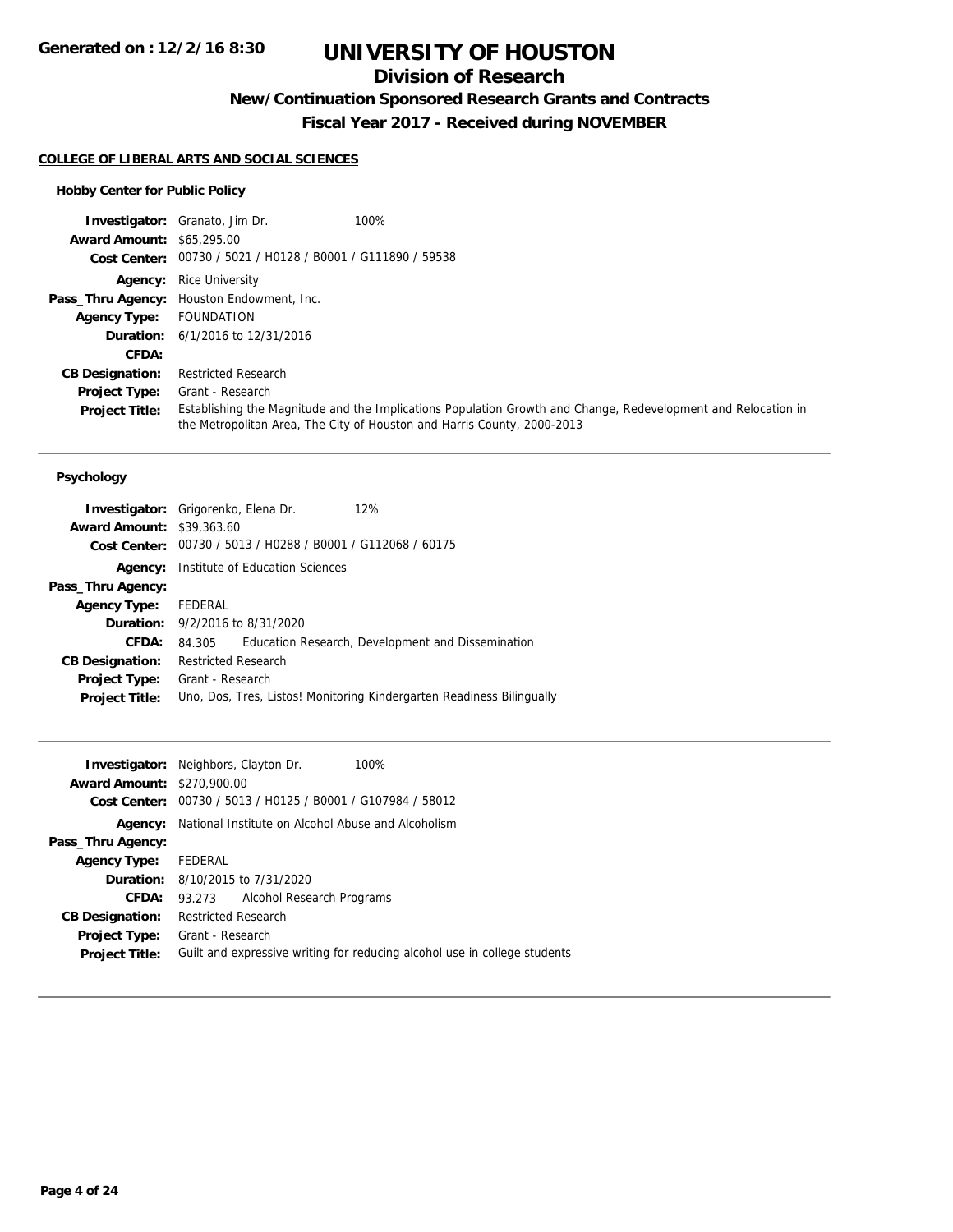## **Division of Research**

## **New/Continuation Sponsored Research Grants and Contracts**

**Fiscal Year 2017 - Received during NOVEMBER**

## **COLLEGE OF LIBERAL ARTS AND SOCIAL SCIENCES**

## **Psychology**

| <b>Investigator:</b> Woods, Steven Dr. |                                                              |                               | 100% |
|----------------------------------------|--------------------------------------------------------------|-------------------------------|------|
| <b>Award Amount: \$55,668.00</b>       |                                                              |                               |      |
|                                        | Cost Center: 00730 / 5013 / H0125 / B0001 / G109224 / 56941  |                               |      |
| Agency:                                | University of California - San Diego                         |                               |      |
|                                        | <b>Pass_Thru Agency:</b> National Institute of Mental Health |                               |      |
| <b>Agency Type:</b>                    | FEDERAL                                                      |                               |      |
|                                        | <b>Duration:</b> 7/1/2014 to 6/30/2017                       |                               |      |
| CFDA:                                  | 93.242                                                       | Mental Health Research Grants |      |
| <b>CB Designation:</b>                 | <b>Restricted Research</b>                                   |                               |      |
| <b>Project Type:</b>                   | Grant - Research                                             |                               |      |
| <b>Project Title:</b>                  | Prospective Memory in HIV-1 Infection                        |                               |      |
|                                        |                                                              |                               |      |

| <b>Investigator:</b> Francis, David Dr. |                                            |                                                | 5%                                                                    |
|-----------------------------------------|--------------------------------------------|------------------------------------------------|-----------------------------------------------------------------------|
| <b>Award Amount: \$16,401.50</b>        |                                            |                                                |                                                                       |
| Cost Center:                            |                                            | 00730 / 5013 / H0288 / B0001 / G112068 / 60175 |                                                                       |
| Agency:                                 | Institute of Education Sciences            |                                                |                                                                       |
| Pass_Thru Agency:                       |                                            |                                                |                                                                       |
| <b>Agency Type:</b>                     | FEDERAL                                    |                                                |                                                                       |
|                                         | <b>Duration:</b> $9/2/2016$ to $8/31/2020$ |                                                |                                                                       |
| CFDA:                                   | 84.305                                     |                                                | Education Research, Development and Dissemination                     |
| <b>CB Designation:</b>                  | <b>Restricted Research</b>                 |                                                |                                                                       |
| Project Type:                           | Grant - Research                           |                                                |                                                                       |
| <b>Project Title:</b>                   |                                            |                                                | Uno, Dos, Tres, Listos! Monitoring Kindergarten Readiness Bilingually |
|                                         |                                            |                                                |                                                                       |

|                        | <b>Investigator:</b> Fletcher, Jack Dr.<br>10%                                      |
|------------------------|-------------------------------------------------------------------------------------|
| Award Amount: \$561.20 |                                                                                     |
|                        | Cost Center: 00730 / 5015 / H0087 / B0001 / G106839 / 52975                         |
|                        | <b>Agency:</b> University of Texas Health Science Center at Houston                 |
|                        | <b>Pass_Thru Agency:</b> Health Resources and Services Administration               |
| <b>Agency Type:</b>    | FEDERAL                                                                             |
|                        | <b>Duration:</b> 7/1/2012 to 6/30/2017                                              |
| <b>CFDA:</b>           | 93.110 Maternal and Child Health Federal Consolidated Programs                      |
| <b>CB Designation:</b> | <b>Restricted Research</b>                                                          |
|                        | <b>Project Type:</b> Grant - Research                                               |
| <b>Project Title:</b>  | LoneStar Leadership Education in Neurodevelopmental and Related Disabilities (LEND) |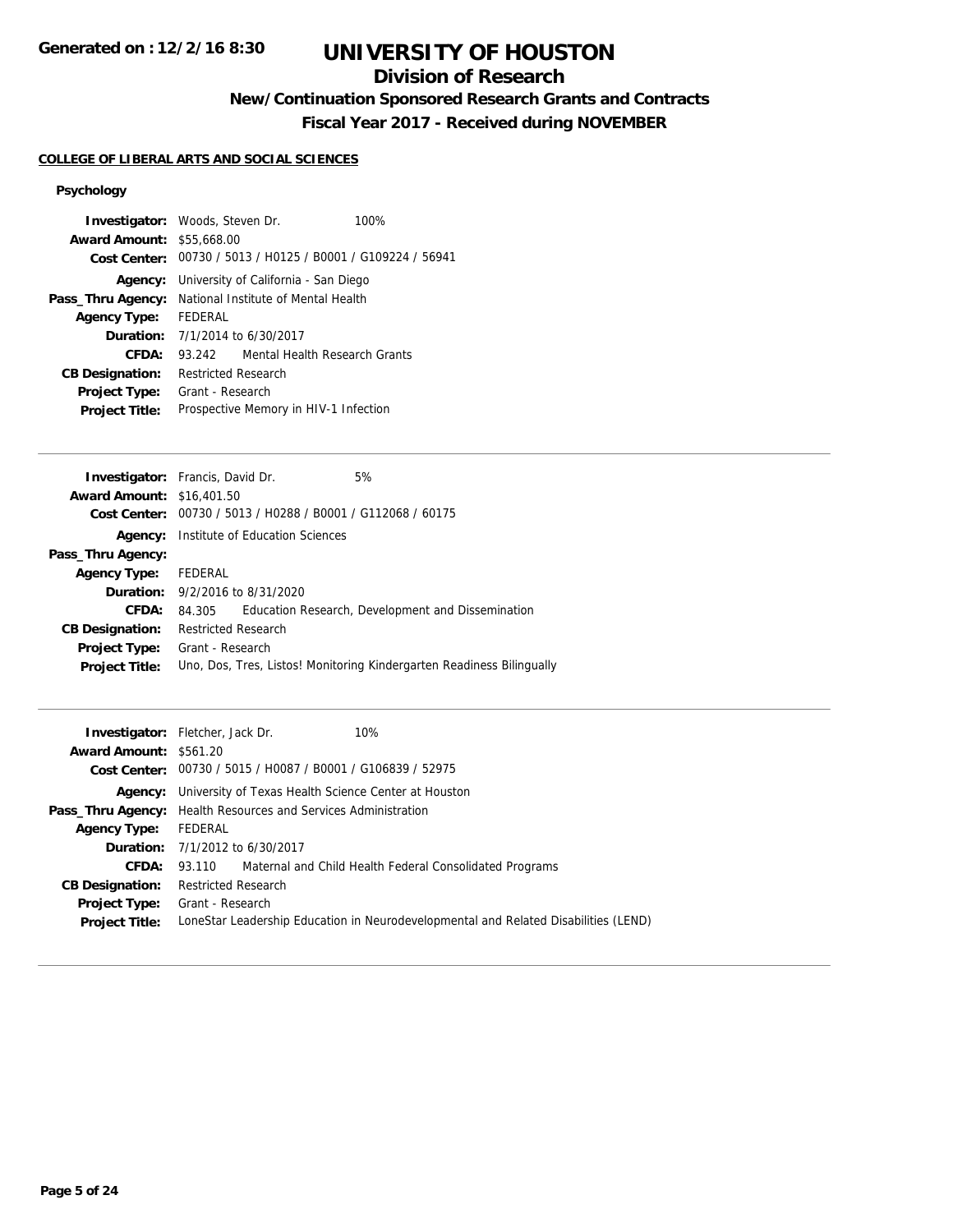## **Division of Research**

## **New/Continuation Sponsored Research Grants and Contracts**

**Fiscal Year 2017 - Received during NOVEMBER**

## **COLLEGE OF NATURAL SCIENCES AND MATHEMATICS**

## **Biology/Biochemistry**

|                                  | <b>Investigator:</b> Gunaratne, Preethi Dr.<br>100%                              |
|----------------------------------|----------------------------------------------------------------------------------|
| <b>Award Amount: \$27,197.00</b> |                                                                                  |
|                                  | Cost Center: 00730 / 5013 / H0104 / B0001 / G112565 / 60007                      |
|                                  | Agency: Lee Moffitt Cancer Center and Research Institute, Inc.                   |
|                                  | Pass_Thru Agency: National Cancer Institute                                      |
| Agency Type: FEDERAL             |                                                                                  |
|                                  | <b>Duration:</b> 9/1/2016 to 3/31/2017                                           |
| CFDA:                            | 93.393 Cancer Cause and Prevention Research                                      |
| <b>CB Designation:</b>           | <b>Restricted Research</b>                                                       |
|                                  | <b>Project Type:</b> Grant - Research                                            |
| <b>Project Title:</b>            | (PQA4) Molecularly Targeted Chemoprevention for Preneoplastic Squamous Epithelia |
|                                  |                                                                                  |

#### **Earth & Atmospheric Sciences**

| <b>Award Amount: \$30,000.00</b> | 100%<br><b>Investigator:</b> Wang, Guoguan Dr.<br>Cost Center: 00730 / 5019 / H0109 / B0001 / C111863 / 59508                                            |
|----------------------------------|----------------------------------------------------------------------------------------------------------------------------------------------------------|
| Agency:                          | Harris-Galveston Subsidence District                                                                                                                     |
| Pass_Thru Agency:                |                                                                                                                                                          |
| <b>Agency Type:</b>              | LOCAL                                                                                                                                                    |
|                                  | <b>Duration:</b> 5/15/2016 to 12/31/2017                                                                                                                 |
| <b>CFDA:</b>                     |                                                                                                                                                          |
| <b>CB Designation:</b>           | <b>Restricted Research</b>                                                                                                                               |
| <b>Project Type:</b>             | Grant - Research                                                                                                                                         |
| <b>Project Title:</b>            | Determination of Land Surface Deformation (uplift and subsidence) Utilizing Ground-based Periodic and Continuous<br>Global Positioning System (GPS) Data |

|                                  | <b>Investigator:</b> Mann, Paul Dr.            | 100%                                                        |
|----------------------------------|------------------------------------------------|-------------------------------------------------------------|
| <b>Award Amount: \$90,000.00</b> |                                                |                                                             |
|                                  |                                                | Cost Center: 00730 / 5022 / H0109 / B0001 / C106782 / 52937 |
|                                  | <b>Agency:</b> Consortium Members - For Profit |                                                             |
| Pass_Thru Agency:                |                                                |                                                             |
| Agency Type: PROFIT              |                                                |                                                             |
|                                  | <b>Duration:</b> 9/1/2012 to 8/31/2018         |                                                             |
| CFDA:                            |                                                |                                                             |
| <b>CB Designation:</b>           | <b>Restricted Research</b>                     |                                                             |
| Project Type:                    | Contract - Research                            |                                                             |
| <b>Project Title:</b>            |                                                | Caribbean Basins, Tectonics, and Hydrocarbons - Phase III   |
|                                  |                                                |                                                             |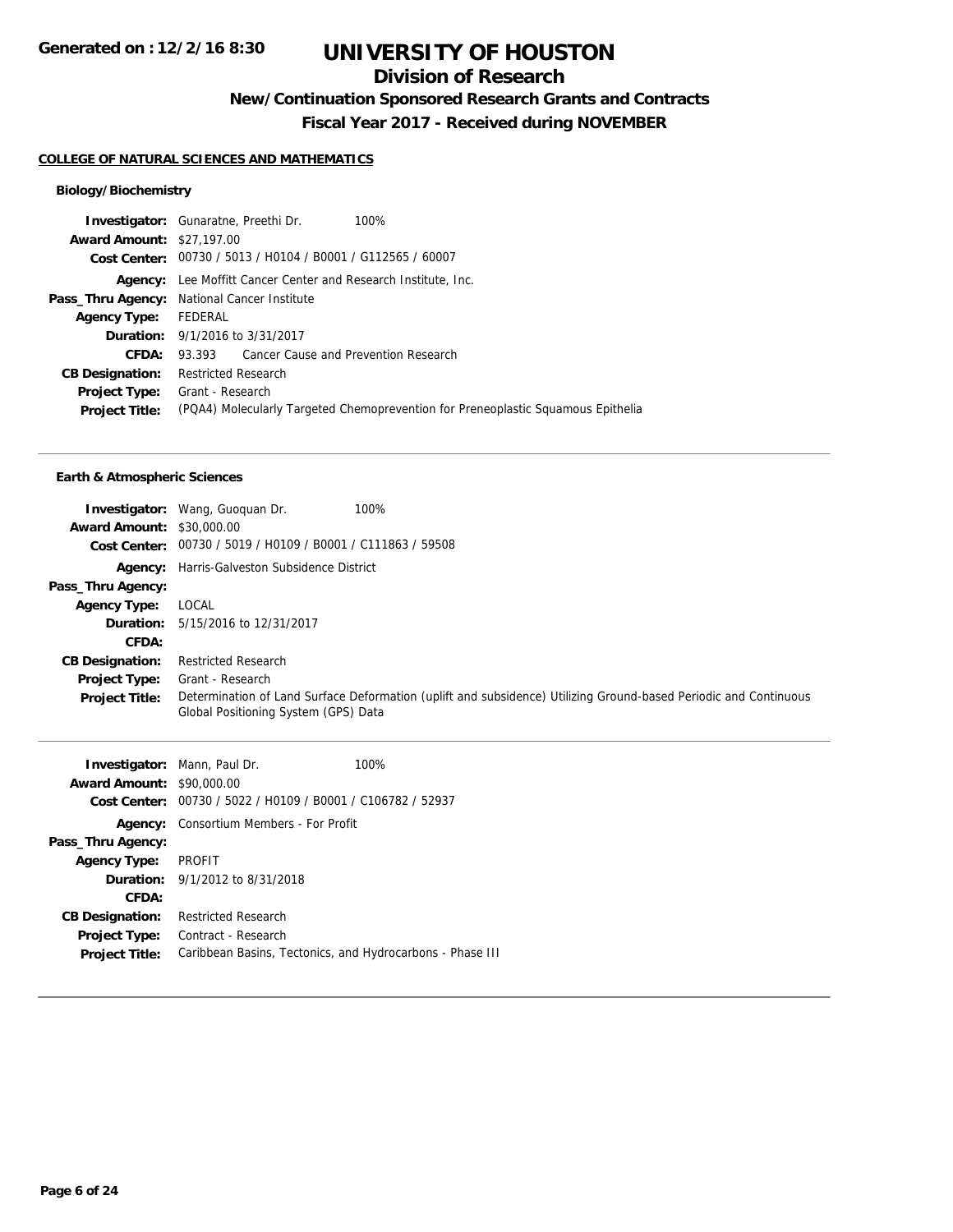## **Division of Research**

## **New/Continuation Sponsored Research Grants and Contracts**

**Fiscal Year 2017 - Received during NOVEMBER**

## **COLLEGE OF NATURAL SCIENCES AND MATHEMATICS**

## **Mathematics**

| <b>Investigator:</b> Ott, William Dr. |                                                                         |  | 50%                                                          |
|---------------------------------------|-------------------------------------------------------------------------|--|--------------------------------------------------------------|
| <b>Award Amount: \$70,463.50</b>      |                                                                         |  |                                                              |
|                                       | Cost Center: 00730 / 5013 / H0110 / B0001 / G111123 / 59974             |  |                                                              |
|                                       | <b>Agency:</b> Rice University                                          |  |                                                              |
|                                       | <b>Pass_Thru Agency:</b> National Institute of General Medical Sciences |  |                                                              |
| <b>Agency Type:</b>                   | FEDERAL                                                                 |  |                                                              |
|                                       | <b>Duration:</b> 9/1/2016 to 7/31/2017                                  |  |                                                              |
| CFDA:                                 | 93.859                                                                  |  | Pharmacology, Physiology, and Biological Chemistry Research  |
| <b>CB Designation:</b>                | <b>Restricted Research</b>                                              |  |                                                              |
| <b>Project Type:</b>                  | Grant - Research                                                        |  |                                                              |
| <b>Project Title:</b>                 |                                                                         |  | Expanding the Utility of Transcriptional Bacterial Computing |
|                                       |                                                                         |  |                                                              |

|                                  | <b>Investigator:</b> Josic, Kresimir Dr.                                |  | 50%                                                          |
|----------------------------------|-------------------------------------------------------------------------|--|--------------------------------------------------------------|
| <b>Award Amount: \$70,463.50</b> |                                                                         |  |                                                              |
|                                  | Cost Center: 00730 / 5013 / H0110 / B0001 / G111123 / 59974             |  |                                                              |
| Agency:                          | <b>Rice University</b>                                                  |  |                                                              |
|                                  | <b>Pass_Thru Agency:</b> National Institute of General Medical Sciences |  |                                                              |
| <b>Agency Type:</b>              | FEDERAL                                                                 |  |                                                              |
|                                  | <b>Duration:</b> 9/1/2016 to 7/31/2017                                  |  |                                                              |
| CFDA:                            | 93.859                                                                  |  | Pharmacology, Physiology, and Biological Chemistry Research  |
| <b>CB Designation:</b>           | <b>Restricted Research</b>                                              |  |                                                              |
| <b>Project Type:</b>             | Grant - Research                                                        |  |                                                              |
| <b>Project Title:</b>            |                                                                         |  | Expanding the Utility of Transcriptional Bacterial Computing |
|                                  |                                                                         |  |                                                              |

## **Physics**

|                                  | 90%<br><b>Investigator:</b> Cheung, Margaret Dr.                                                              |
|----------------------------------|---------------------------------------------------------------------------------------------------------------|
| <b>Award Amount: \$63,000.00</b> |                                                                                                               |
|                                  | Cost Center: 00730 / 5013 / H0112 / B0001 / G111478 / 60230                                                   |
|                                  | <b>Agency:</b> Kent State University - All Campuses                                                           |
|                                  | <b>Pass_Thru Agency:</b> U.S. Department of Energy                                                            |
| <b>Agency Type:</b>              | FEDERAL                                                                                                       |
|                                  | <b>Duration:</b> 9/15/2016 to 9/14/2017                                                                       |
| <b>CFDA:</b>                     | Office of Energy Research Financial Assistance Program<br>81.049                                              |
| <b>CB Designation:</b>           | <b>Restricted Research</b>                                                                                    |
| <b>Project Type:</b>             | Grant - Research                                                                                              |
| <b>Project Title:</b>            | Post-Marcus Theory and Simulation of Interfacial Charge Transfer Dynamics in Organic Semiconducting Materials |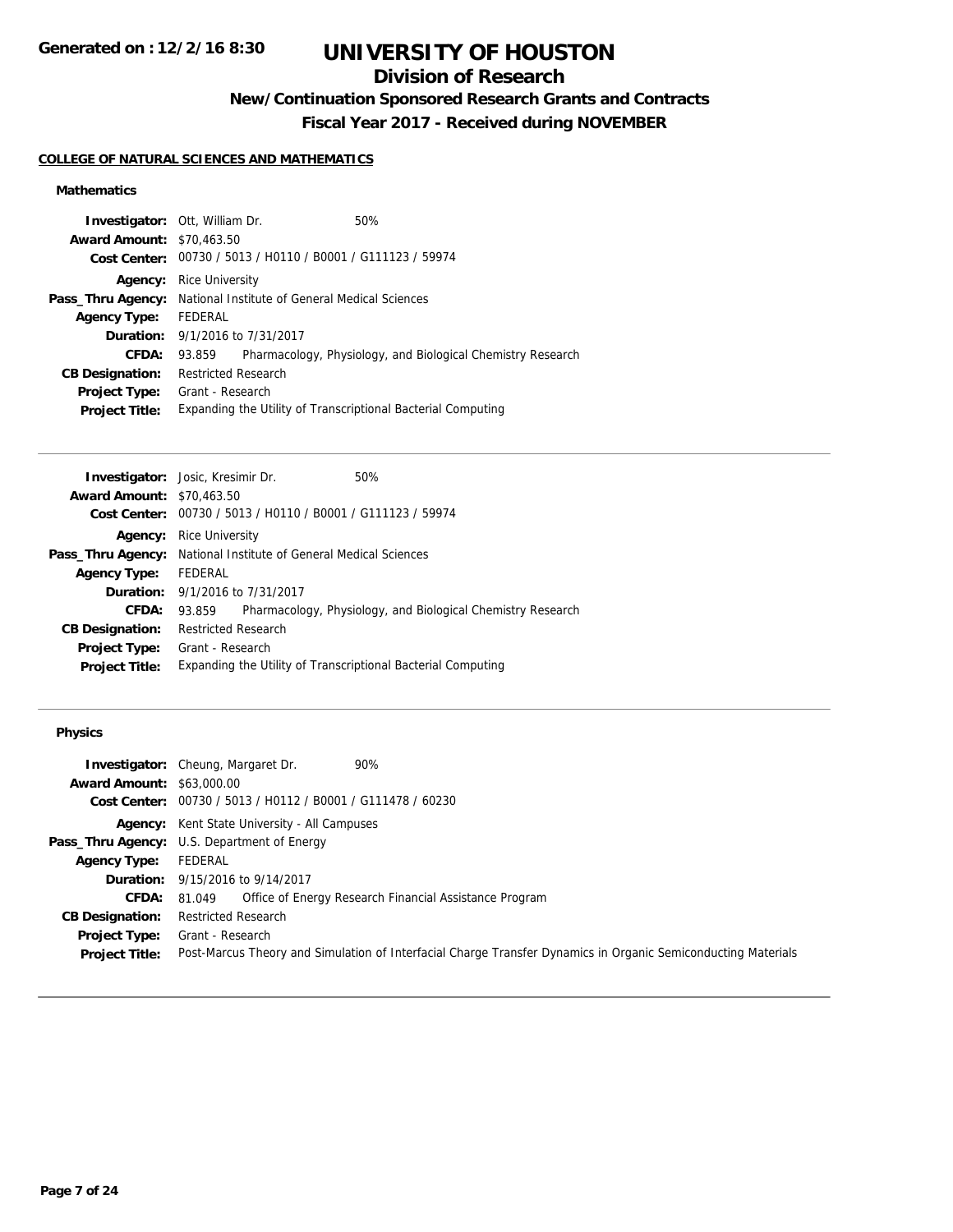## **Division of Research**

## **New/Continuation Sponsored Research Grants and Contracts**

**Fiscal Year 2017 - Received during NOVEMBER**

## **COLLEGE OF NATURAL SCIENCES AND MATHEMATICS**

#### **Physics**

| <b>Award Amount: \$36,779.00</b><br><b>Agency Type:</b><br>CFDA:<br><b>CB Designation:</b><br><b>Project Type:</b><br><b>Project Title:</b>                                                                          | 100%<br>Investigator: Cheung, Margaret Dr.<br>Cost Center: 00730 / 5013 / H0112 / B0001 / G112433 / 59972<br>Agency: Baylor College of Medicine<br>Pass_Thru Agency: National Institute of General Medical Sciences<br><b>FEDERAL</b><br>Duration: 8/1/2016 to 7/31/2017<br>93.859<br>Pharmacology, Physiology, and Biological Chemistry Research<br><b>Restricted Research</b><br>Grant - Research<br>HAMBP: Understanding the molecular underpinning of the postsynaptic Ca2+/Calmodulin signaling using a<br>multi-physics approach - yr 2 |
|----------------------------------------------------------------------------------------------------------------------------------------------------------------------------------------------------------------------|-----------------------------------------------------------------------------------------------------------------------------------------------------------------------------------------------------------------------------------------------------------------------------------------------------------------------------------------------------------------------------------------------------------------------------------------------------------------------------------------------------------------------------------------------|
| <b>Investigator:</b> Li, Liming Dr.<br>Award Amount: \$95,655.00<br>Pass_Thru Agency:<br><b>Agency Type:</b><br>Duration:<br><b>CFDA:</b><br><b>CB Designation:</b><br><b>Project Type:</b><br><b>Project Title:</b> | 100%<br>Cost Center: 00730 / 5013 / H0112 / B0001 / G110546 / 60005<br><b>Agency:</b> NASA Goddard Space Flight Center<br><b>FEDERAL</b><br>10/1/2016 to 10/1/2019<br>Aerospace Education Services Program<br>43.001<br><b>Restricted Research</b><br>Grant - Research<br>Generating and Archiving Cassini ISS Long-term Multi-filter Global Maps for Jupiter and Saturn                                                                                                                                                                      |
| <b>Award Amount: \$36,779.00</b><br><b>Agency Type:</b><br><b>Duration:</b><br><b>CFDA:</b><br><b>CB Designation:</b><br>Project Type:<br><b>Project Title:</b>                                                      | 100%<br>Investigator: Cheung, Margaret Dr.<br>Cost Center: 00730 / 5013 / H0112 / B0001 / G112562 / 60096<br>Agency: Baylor College of Medicine<br>Pass_Thru Agency: National Institute of General Medical Sciences<br><b>FEDERAL</b><br>9/1/2016 to 8/31/2017<br>93.859<br>Pharmacology, Physiology, and Biological Chemistry Research<br><b>Restricted Research</b><br>Grant - Research<br>93HAMBP: Understanding the Molecular Origins of Intracellular Transport in Living Cells                                                          |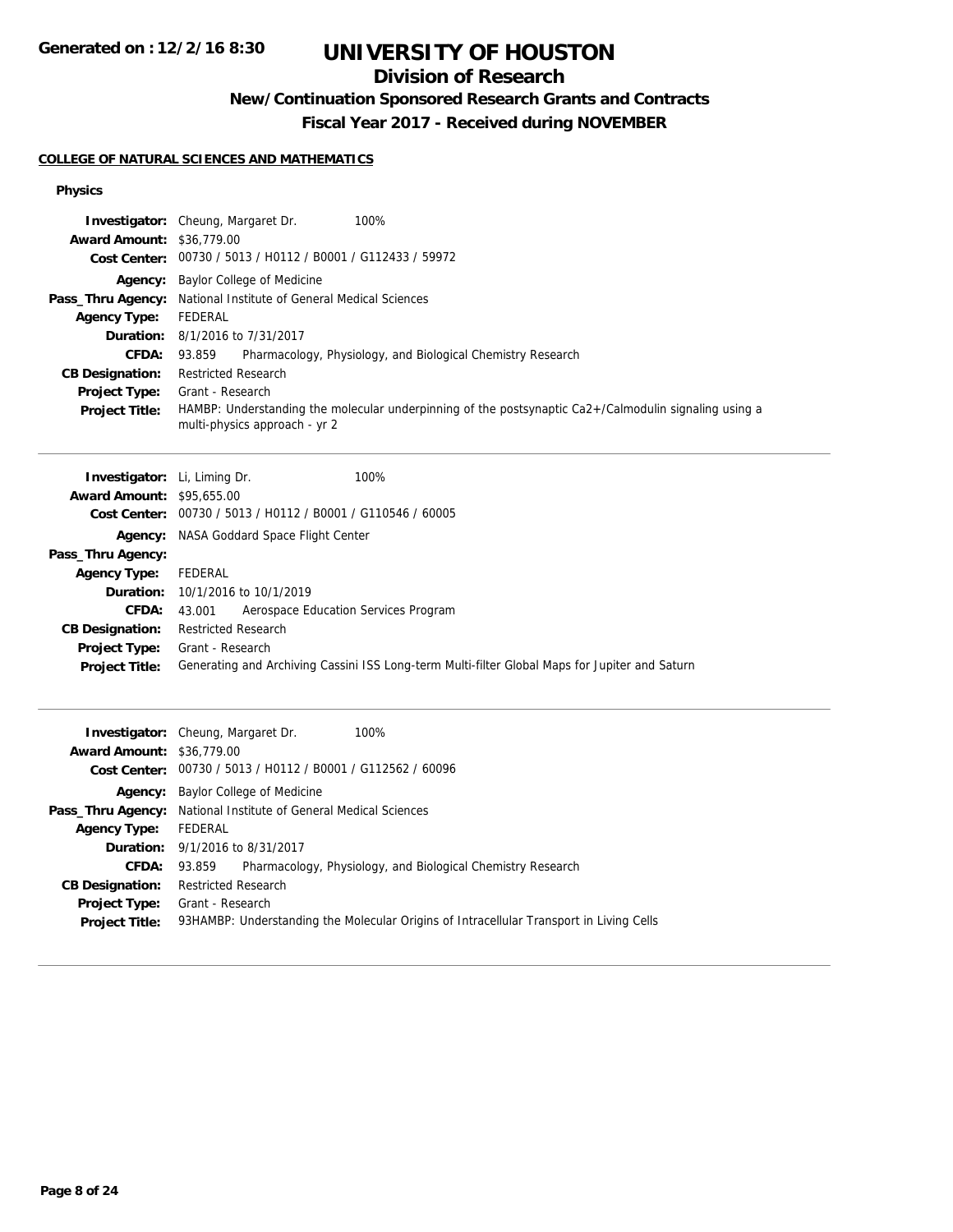## **Division of Research**

## **New/Continuation Sponsored Research Grants and Contracts**

**Fiscal Year 2017 - Received during NOVEMBER**

### **COLLEGE OF PHARMACY**

## **Clinical Pharmacy & Administration**

|                                 | <b>Investigator:</b> Alam, Mohammad Dr.<br>30%                                 |
|---------------------------------|--------------------------------------------------------------------------------|
| <b>Award Amount: \$1,500.00</b> |                                                                                |
|                                 | Cost Center: 00730 / 5021 / H0118 / B0001 / C111906 / 59811                    |
|                                 | <b>Agency:</b> Society of Infectious Diseases Pharmacists                      |
| Pass_Thru Agency:               |                                                                                |
| Agency Type: NON PROFIT         |                                                                                |
|                                 | <b>Duration:</b> 7/1/2016 to 6/30/2017                                         |
| CFDA:                           |                                                                                |
| <b>CB Designation:</b>          | <b>Restricted Research</b>                                                     |
| <b>Project Type:</b>            | Grant - Research                                                               |
| <b>Project Title:</b>           | Incidence and Characteristics of Clostridium Difficile Infection in Bangladesh |

|                                 | <b>Investigator:</b> Garey, Kevin Dr.                       | 30%                                                                            |
|---------------------------------|-------------------------------------------------------------|--------------------------------------------------------------------------------|
| <b>Award Amount: \$1,500.00</b> |                                                             |                                                                                |
|                                 | Cost Center: 00730 / 5021 / H0118 / B0001 / C111906 / 59811 |                                                                                |
| Agency:                         | Society of Infectious Diseases Pharmacists                  |                                                                                |
| Pass_Thru Agency:               |                                                             |                                                                                |
| <b>Agency Type:</b>             | NON PROFIT                                                  |                                                                                |
|                                 | <b>Duration:</b> 7/1/2016 to 6/30/2017                      |                                                                                |
| CFDA:                           |                                                             |                                                                                |
| <b>CB Designation:</b>          | <b>Restricted Research</b>                                  |                                                                                |
| <b>Project Type:</b>            | Grant - Research                                            |                                                                                |
| <b>Project Title:</b>           |                                                             | Incidence and Characteristics of Clostridium Difficile Infection in Bangladesh |
|                                 |                                                             |                                                                                |

|                                 | <b>Investigator:</b> Sofjan, Amelia Dr.                     | 40%                                                                            |
|---------------------------------|-------------------------------------------------------------|--------------------------------------------------------------------------------|
| <b>Award Amount: \$2,000.00</b> |                                                             |                                                                                |
|                                 | Cost Center: 00730 / 5021 / H0118 / B0001 / C111906 / 59811 |                                                                                |
|                                 | <b>Agency:</b> Society of Infectious Diseases Pharmacists   |                                                                                |
| Pass_Thru Agency:               |                                                             |                                                                                |
| <b>Agency Type: NON PROFIT</b>  |                                                             |                                                                                |
|                                 | <b>Duration:</b> 7/1/2016 to 6/30/2017                      |                                                                                |
| CFDA:                           |                                                             |                                                                                |
| <b>CB Designation:</b>          | Restricted Research                                         |                                                                                |
| <b>Project Type:</b>            | Grant - Research                                            |                                                                                |
| <b>Project Title:</b>           |                                                             | Incidence and Characteristics of Clostridium Difficile Infection in Bangladesh |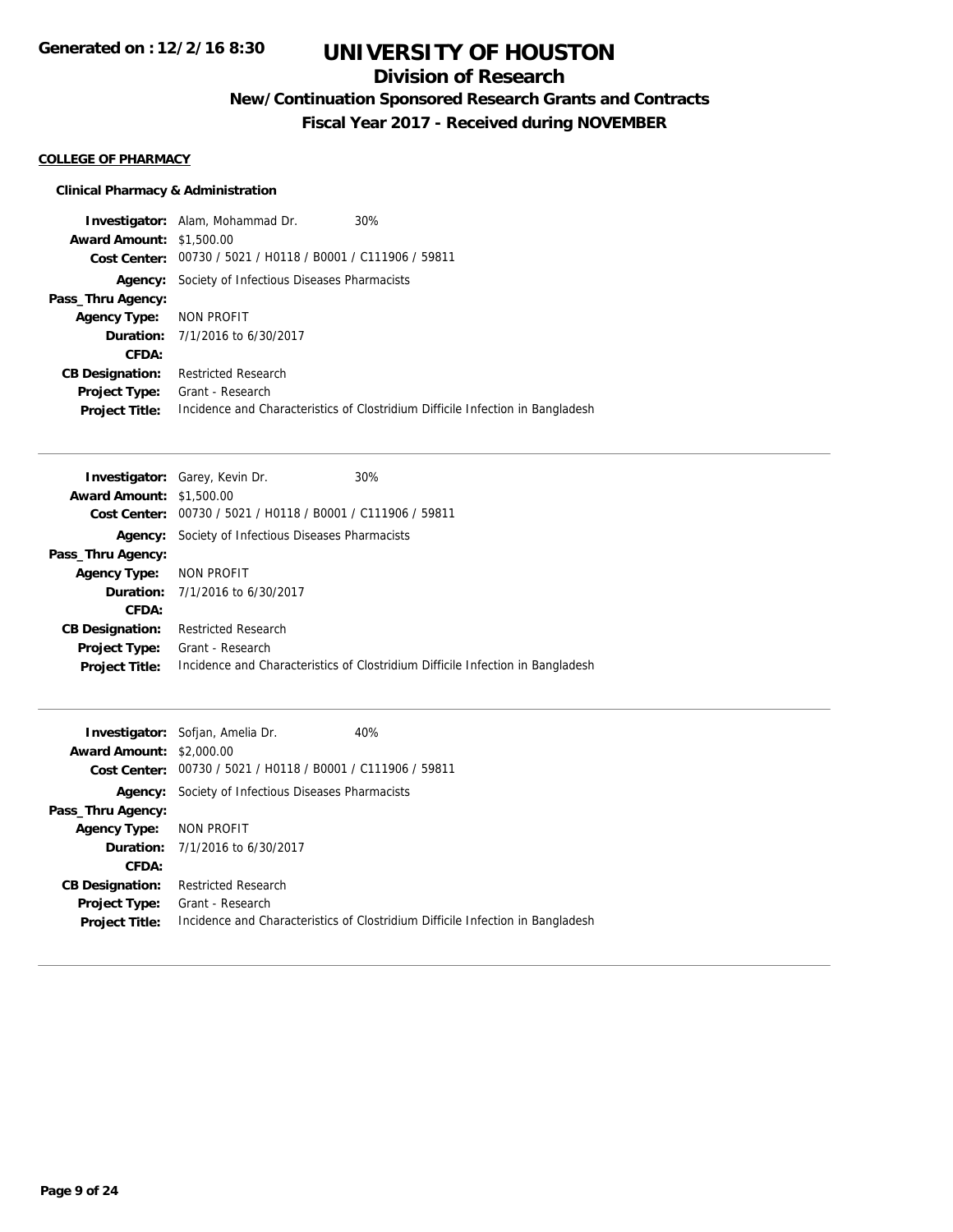## **Division of Research**

## **New/Continuation Sponsored Research Grants and Contracts**

**Fiscal Year 2017 - Received during NOVEMBER**

#### **COLLEGE OF PHARMACY**

## **Clinical Pharmacy & Administration**

|                                   | <b>Investigator:</b> Trivedi, Meghana Dr.                      | 100%                                      |
|-----------------------------------|----------------------------------------------------------------|-------------------------------------------|
| <b>Award Amount: \$234,732.00</b> |                                                                |                                           |
|                                   | Cost Center: 00730 / 5013 / H0118 / B0001 / C108239 / 56453    |                                           |
|                                   | <b>Agency:</b> U.S. Army Medical Research Acquisition Activity |                                           |
|                                   | <b>Pass_Thru Agency:</b> U.S. Department of Defense            |                                           |
| <b>Agency Type:</b>               | FEDERAL                                                        |                                           |
|                                   | <b>Duration:</b> 9/30/2014 to 9/29/2017                        |                                           |
| CFDA:                             | 12.420                                                         | Military Medical Research and Development |
| <b>CB Designation:</b>            | Restricted Research                                            |                                           |
| <b>Project Type:</b>              | Grant - Research                                               |                                           |
| <b>Project Title:</b>             | Targeting GPR110 in HER2-Overexpressing Breast Cancer          |                                           |
|                                   |                                                                |                                           |

#### **Institute for Community Health**

| <b>Award Amount: \$461.47</b> | 1.25%<br><b>Investigator:</b> Essien, Ekere Dr.<br>Cost Center: 00730 / 5022 / H0571 / B0001 / C111557 / 59327                                                                     |
|-------------------------------|------------------------------------------------------------------------------------------------------------------------------------------------------------------------------------|
|                               | <b>Agency:</b> Regeneron Pharmaceuticals Inc.                                                                                                                                      |
| Pass_Thru Agency:             |                                                                                                                                                                                    |
| <b>Agency Type:</b>           | PROFIT                                                                                                                                                                             |
|                               | <b>Duration:</b> 4/4/2016 to 3/31/2018                                                                                                                                             |
| <b>CFDA:</b>                  |                                                                                                                                                                                    |
| <b>CB Designation:</b>        | <b>Restricted Research</b>                                                                                                                                                         |
| <b>Project Type:</b>          | Grant - Research                                                                                                                                                                   |
| <b>Project Title:</b>         | Improving Aherence to Statins with Targeted Motivational Interviewing Interventions Based on Group Based<br>Trajectory Models Among Patients Enrolled in a Medicare Advantage Plan |

|                                 | <b>Investigator:</b> Johnson, Michael Dr.                   | 3.75%                                                                                                                                                                              |
|---------------------------------|-------------------------------------------------------------|------------------------------------------------------------------------------------------------------------------------------------------------------------------------------------|
| <b>Award Amount: \$1,384.40</b> |                                                             |                                                                                                                                                                                    |
|                                 | Cost Center: 00730 / 5022 / H0571 / B0001 / C111557 / 59327 |                                                                                                                                                                                    |
|                                 | Agency: Regeneron Pharmaceuticals Inc.                      |                                                                                                                                                                                    |
| Pass_Thru Agency:               |                                                             |                                                                                                                                                                                    |
| <b>Agency Type:</b>             | PROFIT                                                      |                                                                                                                                                                                    |
|                                 | <b>Duration:</b> 4/4/2016 to 3/31/2018                      |                                                                                                                                                                                    |
| CFDA:                           |                                                             |                                                                                                                                                                                    |
| <b>CB Designation:</b>          | <b>Restricted Research</b>                                  |                                                                                                                                                                                    |
| <b>Project Type:</b>            | Grant - Research                                            |                                                                                                                                                                                    |
| <b>Project Title:</b>           |                                                             | Improving Aherence to Statins with Targeted Motivational Interviewing Interventions Based on Group Based<br>Trajectory Models Among Patients Enrolled in a Medicare Advantage Plan |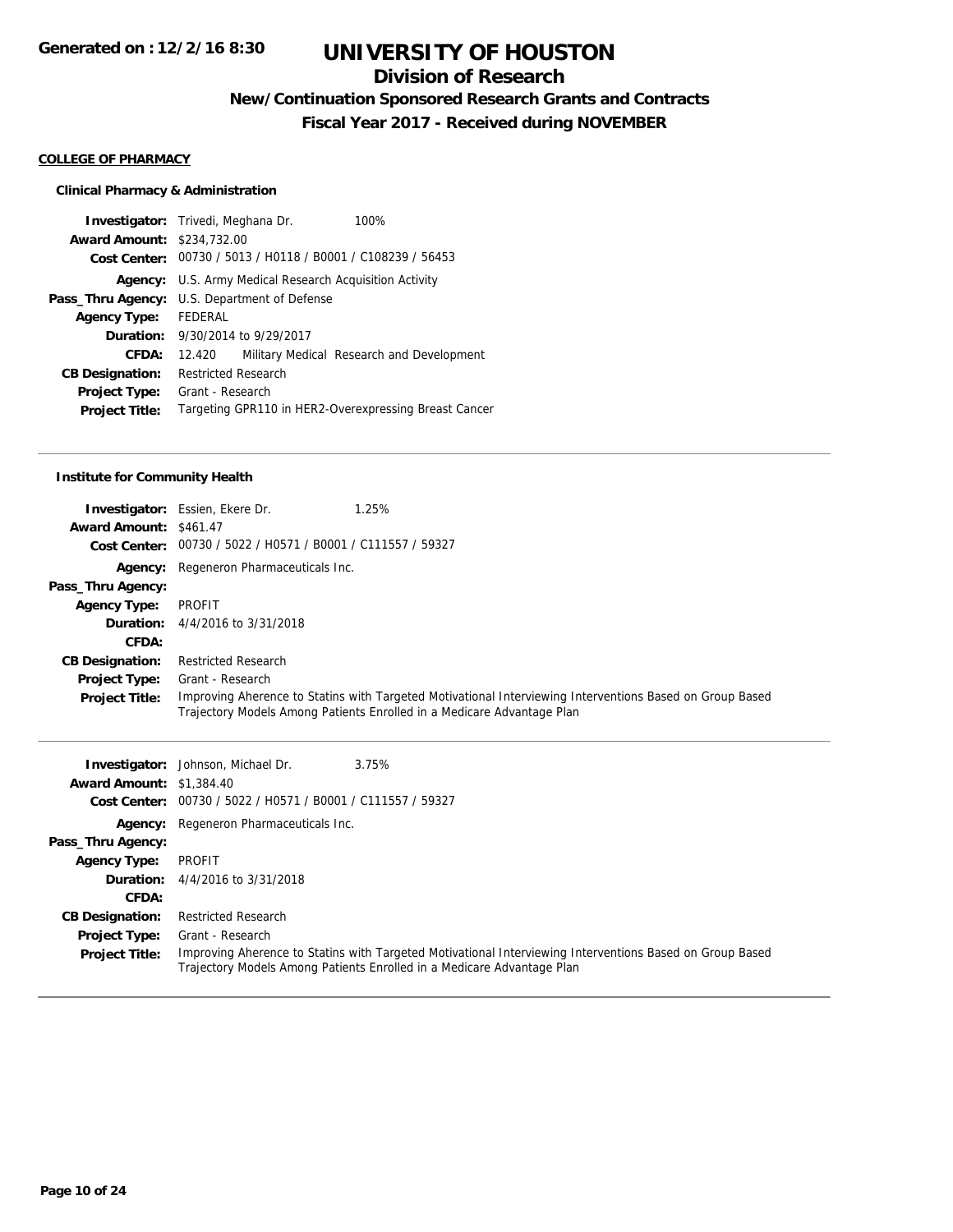## **Division of Research**

## **New/Continuation Sponsored Research Grants and Contracts**

**Fiscal Year 2017 - Received during NOVEMBER**

#### **COLLEGE OF PHARMACY**

#### **Institute for Community Health**

**Investigator:** Abughosh, Susan Dr. 11.25% **Award Amount:** \$4,153.20 **Cost Center:** 00730 / 5022 / H0571 / B0001 / C111557 / 59327 **Agency:** Regeneron Pharmaceuticals Inc. **Pass\_Thru Agency: Agency Type:** PROFIT **Duration:** 4/4/2016 to 3/31/2018 **CFDA: CB Designation:** Restricted Research **Project Type: Project Title:** Improving Aherence to Statins with Targeted Motivational Interviewing Interventions Based on Group Based Trajectory Models Among Patients Enrolled in a Medicare Advantage Plan Grant - Research

#### **Institute for Drug Education and Research**

|                                  | <b>Investigator:</b> Chow, Diana S. L. Dr.<br>12.5%                                                                                       |  |  |
|----------------------------------|-------------------------------------------------------------------------------------------------------------------------------------------|--|--|
| <b>Award Amount: \$40,889.38</b> |                                                                                                                                           |  |  |
|                                  | Cost Center: 00730 / 5013 / H0117 / B0001 / G111049 / 59613                                                                               |  |  |
|                                  | <b>Agency:</b> Houston Methodist Research Institute                                                                                       |  |  |
|                                  | <b>Pass_Thru Agency:</b> National Institute of Allergy and Infectious Diseases                                                            |  |  |
| <b>Agency Type:</b>              | FEDERAL                                                                                                                                   |  |  |
|                                  | <b>Duration:</b> 6/20/2016 to 5/31/2017                                                                                                   |  |  |
| CFDA:                            | Allergy, Immunology, and Transplantation Research<br>93.855                                                                               |  |  |
| <b>CB Designation:</b>           | <b>Restricted Research</b>                                                                                                                |  |  |
|                                  | <b>Project Type:</b> Grant - Research                                                                                                     |  |  |
| <b>Project Title:</b>            | A Novel Nanochannel System for Sustained Delivery of Tenofovir Alafenamide Fumarate and Emtricitabine for HIV<br>Pre-exposure Prophylaxis |  |  |

#### **Pharm Health Outcomes & Policy**

| <b>Award Amount: \$16,612.79</b>              | 45%<br><b>Investigator:</b> Fleming, Marc Dr.<br>Cost Center: 00730 / 5022 / H0571 / B0001 / C111557 / 59327                                                                                           |
|-----------------------------------------------|--------------------------------------------------------------------------------------------------------------------------------------------------------------------------------------------------------|
|                                               | <b>Agency:</b> Regeneron Pharmaceuticals Inc.                                                                                                                                                          |
| Pass_Thru Agency:                             |                                                                                                                                                                                                        |
| <b>Agency Type:</b>                           | PROFIT                                                                                                                                                                                                 |
|                                               | <b>Duration:</b> $4/4/2016$ to $3/31/2018$                                                                                                                                                             |
| CFDA:                                         |                                                                                                                                                                                                        |
| <b>CB Designation:</b>                        | <b>Restricted Research</b>                                                                                                                                                                             |
| <b>Project Type:</b><br><b>Project Title:</b> | Grant - Research<br>Improving Aherence to Statins with Targeted Motivational Interviewing Interventions Based on Group Based<br>Trajectory Models Among Patients Enrolled in a Medicare Advantage Plan |
|                                               |                                                                                                                                                                                                        |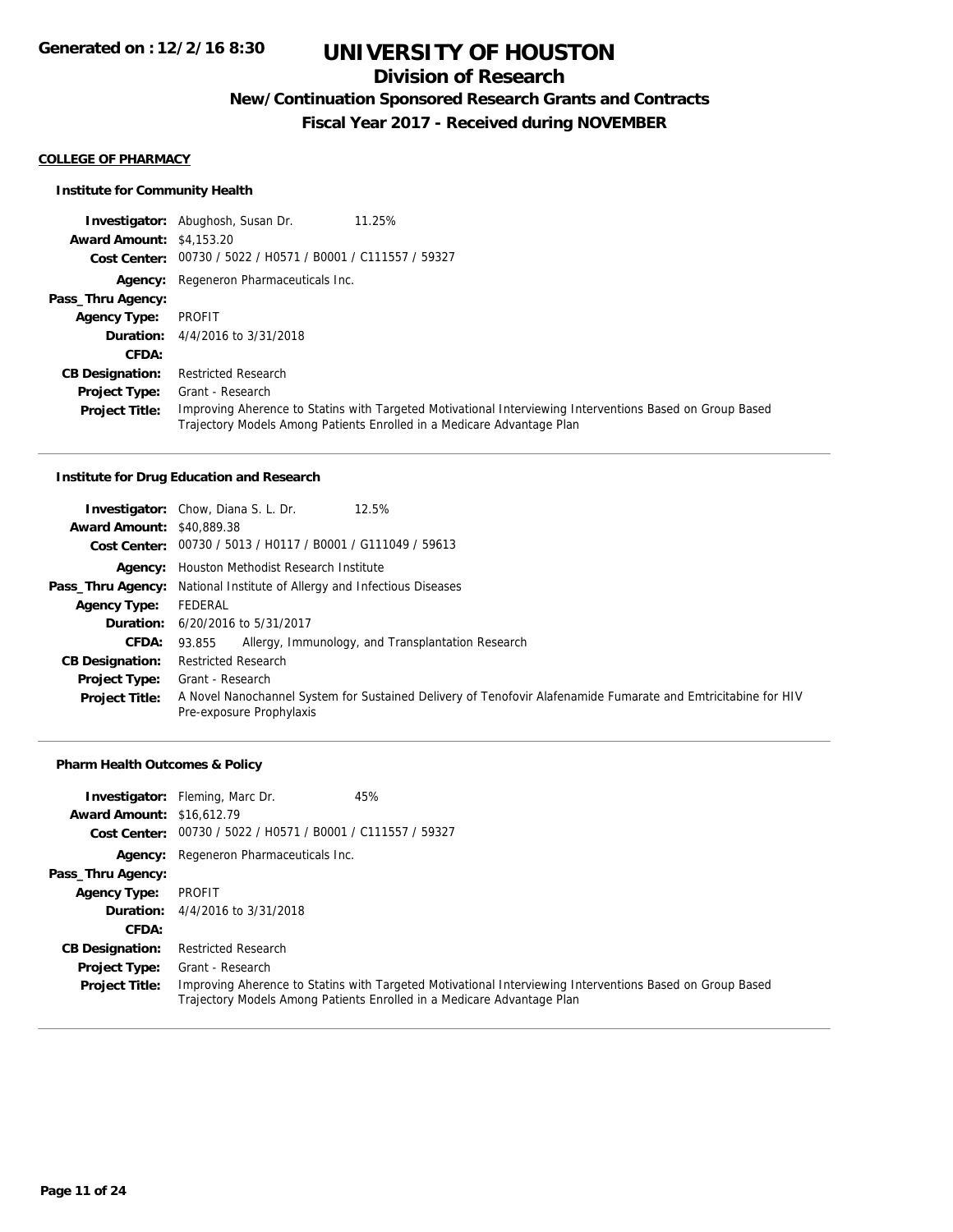## **Division of Research**

## **New/Continuation Sponsored Research Grants and Contracts**

**Fiscal Year 2017 - Received during NOVEMBER**

#### **COLLEGE OF PHARMACY**

#### **Pharm Health Outcomes & Policy**

|                                          | <b>Investigator:</b> Abughosh, Susan Dr.<br>33.75%                                                                                                                                 |
|------------------------------------------|------------------------------------------------------------------------------------------------------------------------------------------------------------------------------------|
| <b>Award Amount: \$12,459.59</b>         | Cost Center: 00730 / 5022 / H0571 / B0001 / C111557 / 59327                                                                                                                        |
|                                          |                                                                                                                                                                                    |
| Agency:                                  | Regeneron Pharmaceuticals Inc.                                                                                                                                                     |
| Pass_Thru Agency:<br><b>Agency Type:</b> | <b>PROFIT</b>                                                                                                                                                                      |
| Duration:                                | 4/4/2016 to 3/31/2018                                                                                                                                                              |
| CFDA:                                    |                                                                                                                                                                                    |
| <b>CB Designation:</b>                   | <b>Restricted Research</b>                                                                                                                                                         |
| <b>Project Type:</b>                     | Grant - Research                                                                                                                                                                   |
| <b>Project Title:</b>                    | Improving Aherence to Statins with Targeted Motivational Interviewing Interventions Based on Group Based                                                                           |
|                                          | Trajectory Models Among Patients Enrolled in a Medicare Advantage Plan                                                                                                             |
|                                          | Investigator: Essien, Ekere Dr.<br>3.75%                                                                                                                                           |
| <b>Award Amount: \$1,384.40</b>          |                                                                                                                                                                                    |
|                                          | Cost Center: 00730 / 5022 / H0571 / B0001 / C111557 / 59327                                                                                                                        |
| Agency:                                  | Regeneron Pharmaceuticals Inc.                                                                                                                                                     |
| Pass_Thru Agency:                        |                                                                                                                                                                                    |
| <b>Agency Type:</b>                      | <b>PROFIT</b>                                                                                                                                                                      |
| Duration:                                | 4/4/2016 to 3/31/2018                                                                                                                                                              |
| CFDA:                                    |                                                                                                                                                                                    |
| <b>CB Designation:</b>                   | <b>Restricted Research</b>                                                                                                                                                         |
| <b>Project Type:</b>                     | Grant - Research                                                                                                                                                                   |
| <b>Project Title:</b>                    | Improving Aherence to Statins with Targeted Motivational Interviewing Interventions Based on Group Based<br>Trajectory Models Among Patients Enrolled in a Medicare Advantage Plan |
|                                          |                                                                                                                                                                                    |
|                                          | 1.25%<br><b>Investigator:</b> Johnson, Michael Dr.                                                                                                                                 |
| Award Amount: \$461.47                   |                                                                                                                                                                                    |
|                                          | Cost Center: 00730 / 5022 / H0571 / B0001 / C111557 / 59327                                                                                                                        |
| Agency:                                  | Regeneron Pharmaceuticals Inc.                                                                                                                                                     |
| Pass_Thru Agency:                        |                                                                                                                                                                                    |
| <b>Agency Type:</b>                      | <b>PROFIT</b><br>4/4/2016 to 3/31/2018                                                                                                                                             |
| Duration:<br><b>CFDA:</b>                |                                                                                                                                                                                    |
| <b>CB Designation:</b>                   | <b>Restricted Research</b>                                                                                                                                                         |
| <b>Project Type:</b>                     | Grant - Research                                                                                                                                                                   |
| <b>Project Title:</b>                    | Improving Aherence to Statins with Targeted Motivational Interviewing Interventions Based on Group Based<br>Trajectory Models Among Patients Enrolled in a Medicare Advantage Plan |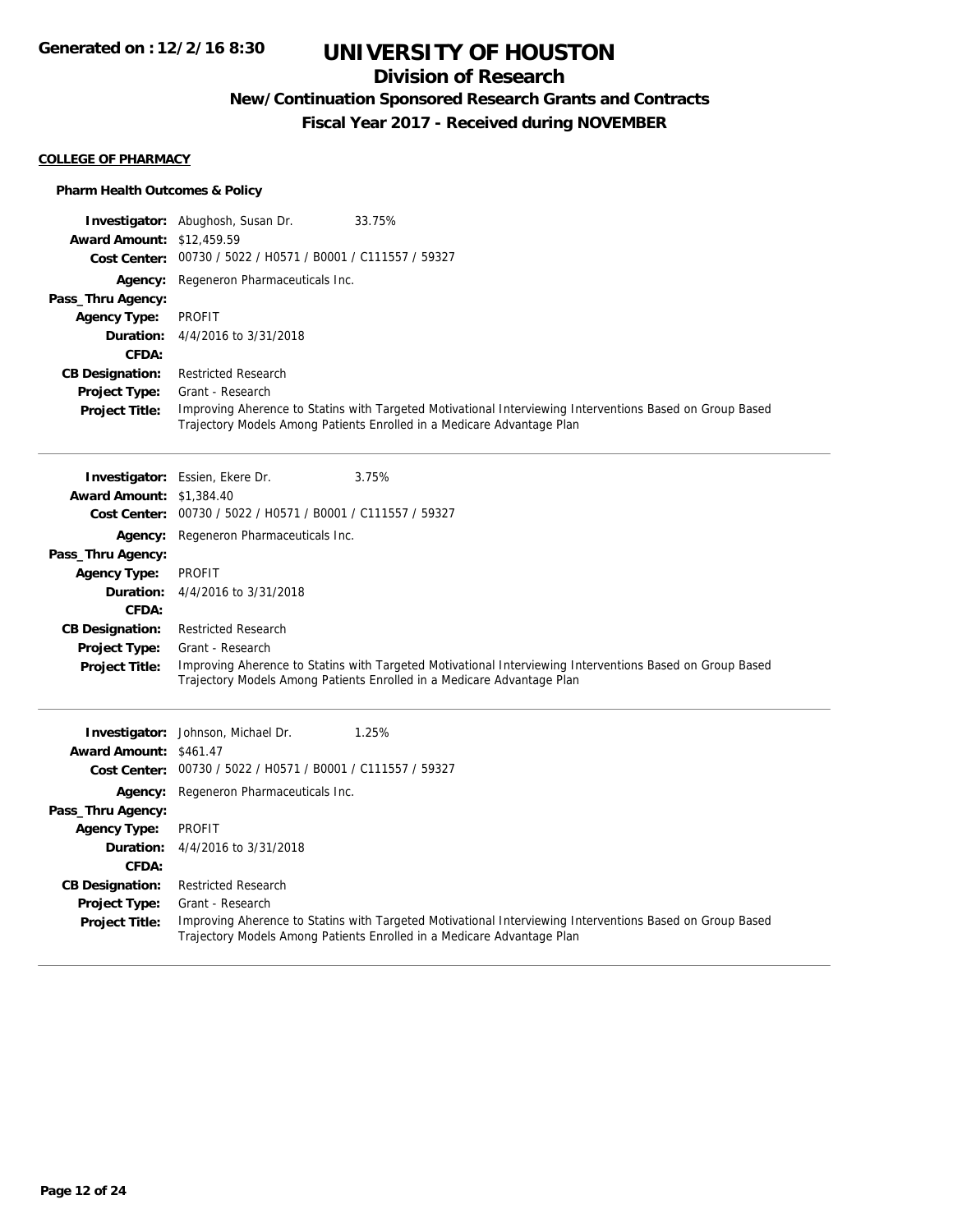## **Division of Research**

## **New/Continuation Sponsored Research Grants and Contracts**

**Fiscal Year 2017 - Received during NOVEMBER**

#### **COLLEGE OF PHARMACY**

#### **Pharm Health Outcomes & Policy**

**Investigator:** Aparasu, Rajender Dr. 100% **Award Amount:** \$8,268.00 **Cost Center:** 00730 / 5016 / H0571 / B0001 / G112549 / 60061 **Agency:** University of Texas Medical Branch at Galveston **Pass\_Thru Agency: Agency Type:** STATE **Duration:** 10/1/2016 to 1/31/2017 **CFDA: CB Designation:** Restricted Research **Project Type:** Grant - Research **Project Title:** Salary Reimbursement Agreement for Sneha Sura

#### **Pharmacological and Pharmaceutical Sciences**

|                                  | <b>Investigator:</b> Chow, Diana S. L. Dr.<br>12.5%                                                                                       |  |  |
|----------------------------------|-------------------------------------------------------------------------------------------------------------------------------------------|--|--|
| <b>Award Amount: \$40,889.38</b> |                                                                                                                                           |  |  |
|                                  | Cost Center: 00730 / 5013 / H0117 / B0001 / G111049 / 59613                                                                               |  |  |
|                                  | <b>Agency:</b> Houston Methodist Research Institute                                                                                       |  |  |
|                                  | <b>Pass_Thru Agency:</b> National Institute of Allergy and Infectious Diseases                                                            |  |  |
| <b>Agency Type:</b>              | FEDERAL                                                                                                                                   |  |  |
|                                  | <b>Duration:</b> 6/20/2016 to 5/31/2017                                                                                                   |  |  |
| CFDA: 93.855                     | Allergy, Immunology, and Transplantation Research                                                                                         |  |  |
| <b>CB Designation:</b>           | <b>Restricted Research</b>                                                                                                                |  |  |
|                                  | <b>Project Type:</b> Grant - Research                                                                                                     |  |  |
| <b>Project Title:</b>            | A Novel Nanochannel System for Sustained Delivery of Tenofovir Alafenamide Fumarate and Emtricitabine for HIV<br>Pre-exposure Prophylaxis |  |  |

| <b>Investigator:</b> Gao, Song Dr.<br><b>Award Amount: \$49,067.25</b> | 15%<br>Cost Center: 00730 / 5013 / H0117 / B0001 / G111049 / 59613                                                                        |  |  |
|------------------------------------------------------------------------|-------------------------------------------------------------------------------------------------------------------------------------------|--|--|
|                                                                        | Agency: Houston Methodist Research Institute                                                                                              |  |  |
|                                                                        | <b>Pass_Thru Agency:</b> National Institute of Allergy and Infectious Diseases                                                            |  |  |
| <b>Agency Type:</b>                                                    | FEDERAL                                                                                                                                   |  |  |
|                                                                        | <b>Duration:</b> 6/20/2016 to 5/31/2017                                                                                                   |  |  |
| <b>CFDA:</b>                                                           | Allergy, Immunology, and Transplantation Research<br>93.855                                                                               |  |  |
| <b>CB Designation:</b>                                                 | <b>Restricted Research</b>                                                                                                                |  |  |
|                                                                        | <b>Project Type:</b> Grant - Research                                                                                                     |  |  |
| <b>Project Title:</b>                                                  | A Novel Nanochannel System for Sustained Delivery of Tenofovir Alafenamide Fumarate and Emtricitabine for HIV<br>Pre-exposure Prophylaxis |  |  |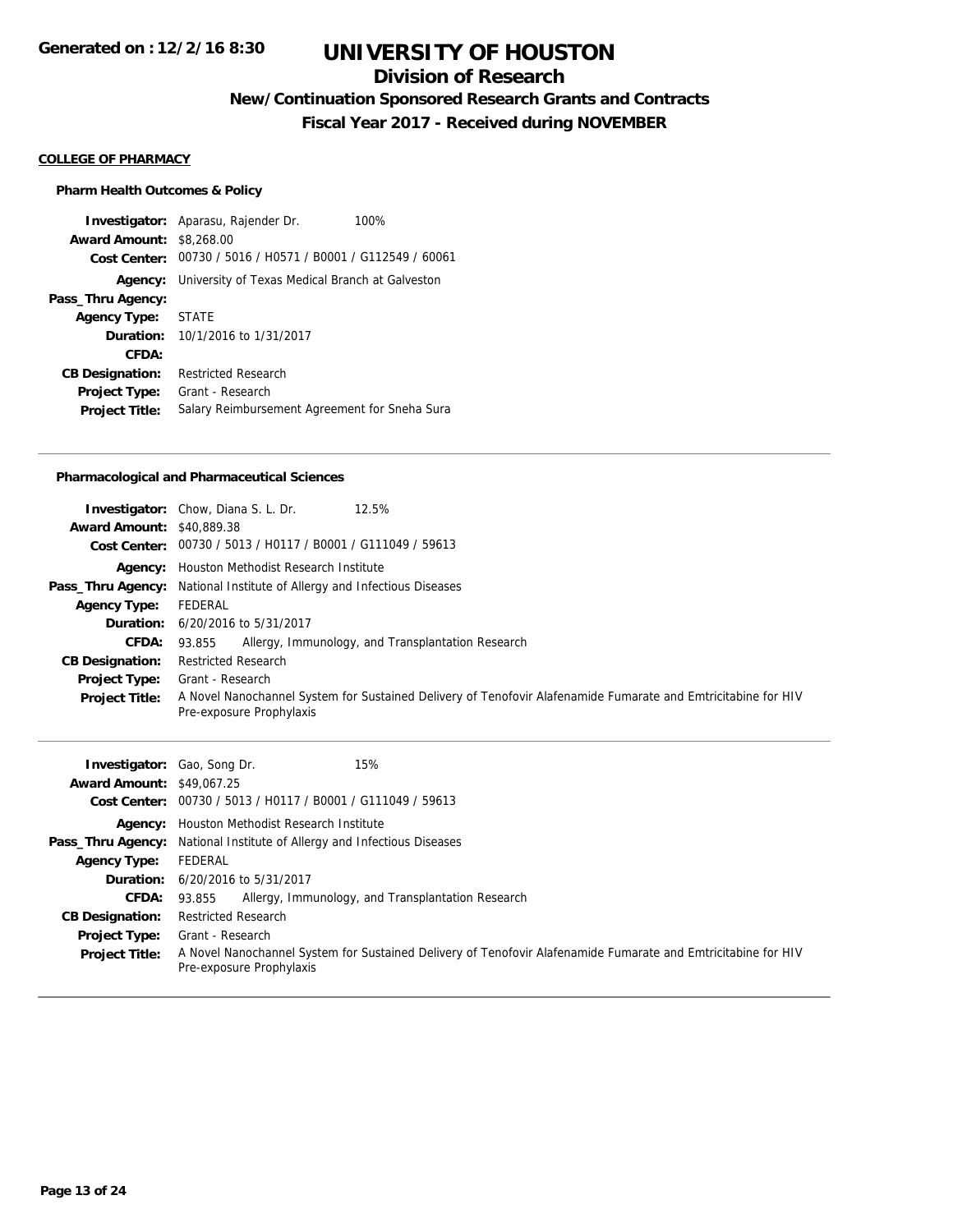## **Division of Research**

## **New/Continuation Sponsored Research Grants and Contracts**

**Fiscal Year 2017 - Received during NOVEMBER**

#### **COLLEGE OF PHARMACY**

#### **Pharmacological and Pharmaceutical Sciences**

| <b>Investigator:</b> Hu, Ming Dr. | 60%                                                                                                                                       |
|-----------------------------------|-------------------------------------------------------------------------------------------------------------------------------------------|
| <b>Award Amount: \$196,269.00</b> |                                                                                                                                           |
|                                   | Cost Center: 00730 / 5013 / H0117 / B0001 / G111049 / 59613                                                                               |
|                                   | <b>Agency:</b> Houston Methodist Research Institute                                                                                       |
|                                   | <b>Pass_Thru Agency:</b> National Institute of Allergy and Infectious Diseases                                                            |
| Agency Type:                      | FEDERAL                                                                                                                                   |
|                                   | <b>Duration:</b> 6/20/2016 to 5/31/2017                                                                                                   |
| <b>CFDA:</b>                      | Allergy, Immunology, and Transplantation Research<br>93.855                                                                               |
| <b>CB Designation:</b>            | <b>Restricted Research</b>                                                                                                                |
| <b>Project Type:</b>              | Grant - Research                                                                                                                          |
| <b>Project Title:</b>             | A Novel Nanochannel System for Sustained Delivery of Tenofovir Alafenamide Fumarate and Emtricitabine for HIV<br>Pre-exposure Prophylaxis |

#### **COLLEGE OF TECHNOLOGY**

## **Construction Management**

| Investigator: Gao, Lu Dr. |                                                             | 34%                                                             |
|---------------------------|-------------------------------------------------------------|-----------------------------------------------------------------|
| Award Amount: \$187.00    |                                                             |                                                                 |
|                           | Cost Center: 00730 / 5016 / H0559 / B0100 / G110197 / 58009 |                                                                 |
|                           | <b>Agency:</b> Texas Department of Transportation           |                                                                 |
| Pass_Thru Agency:         |                                                             |                                                                 |
| <b>Agency Type:</b>       | STATE                                                       |                                                                 |
|                           | <b>Duration:</b> 9/1/2015 to 8/31/2017                      |                                                                 |
| CFDA:                     |                                                             |                                                                 |
| <b>CB Designation:</b>    | Non Restricted Research                                     |                                                                 |
| <b>Project Type:</b>      | Contract - Research                                         |                                                                 |
| <b>Project Title:</b>     |                                                             | Transportation and Economic Impact of Texas Shortline Railroads |

| Award Amount: \$181.50 | <b>Investigator:</b> Song, Lingguang Dr.<br>Cost Center: 00730 / 5016 / H0559 / B0100 / G110197 / 58009 | 33%                                                             |
|------------------------|---------------------------------------------------------------------------------------------------------|-----------------------------------------------------------------|
| Agency:                | Texas Department of Transportation                                                                      |                                                                 |
| Pass_Thru Agency:      |                                                                                                         |                                                                 |
| <b>Agency Type:</b>    | STATE                                                                                                   |                                                                 |
|                        | <b>Duration:</b> 9/1/2015 to 8/31/2017                                                                  |                                                                 |
| CFDA:                  |                                                                                                         |                                                                 |
| <b>CB Designation:</b> | Non Restricted Research                                                                                 |                                                                 |
| <b>Project Type:</b>   | Contract - Research                                                                                     |                                                                 |
| <b>Project Title:</b>  |                                                                                                         | Transportation and Economic Impact of Texas Shortline Railroads |
|                        |                                                                                                         |                                                                 |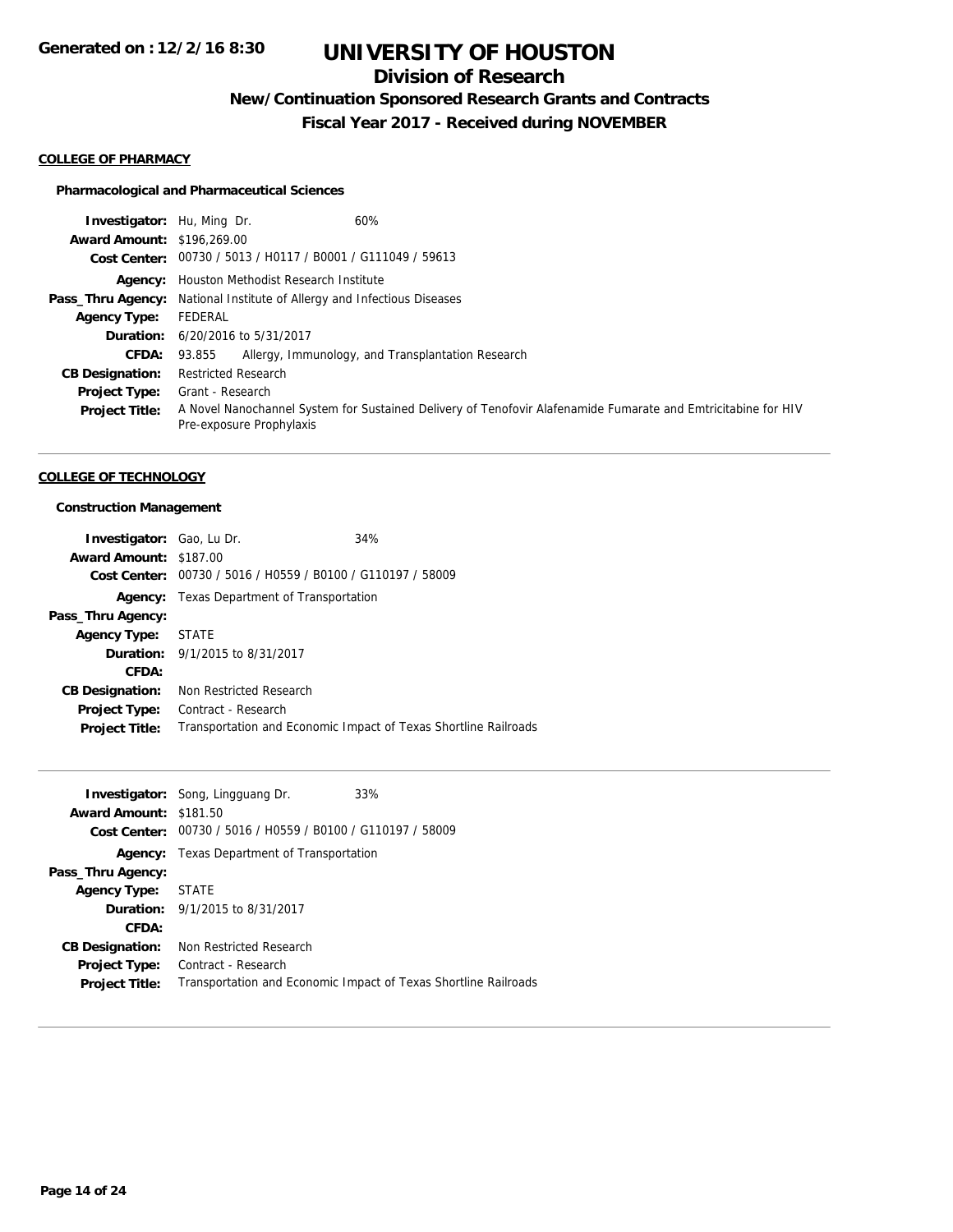## **Division of Research**

## **New/Continuation Sponsored Research Grants and Contracts**

**Fiscal Year 2017 - Received during NOVEMBER**

#### **COLLEGE OF TECHNOLOGY**

#### **Construction Management**

**Investigator:** Senouci, Ahmed Dr. 33% **Award Amount:** \$181.50 **Cost Center:** 00730 / 5016 / H0559 / B0100 / G110197 / 58009 **Agency:** Texas Department of Transportation **Pass\_Thru Agency: Agency Type:** STATE **Duration:** 9/1/2015 to 8/31/2017 **CFDA: CB Designation:** Non Restricted Research **Project Type:** Contract - Research Project Title: Transportation and Economic Impact of Texas Shortline Railroads

#### **Human Development and Consumer Science**

|                                  | <b>Investigator:</b> Hines, Andrew Dr.                              | 100% |
|----------------------------------|---------------------------------------------------------------------|------|
| <b>Award Amount: \$10,000.00</b> |                                                                     |      |
|                                  | Cost Center: 00730 / 5022 / H0140 / A0001 / C112450 / 59852         |      |
|                                  | <b>Agency:</b> Future Foresight Foundation for Consultancy Training |      |
| Pass_Thru Agency:                |                                                                     |      |
| <b>Agency Type:</b>              | <b>PROFIT</b>                                                       |      |
|                                  | <b>Duration:</b> $8/15/2016$ to $12/15/2016$                        |      |
| CFDA:                            |                                                                     |      |
| <b>CB Designation:</b>           | Non Research                                                        |      |
| <b>Project Type:</b>             | Grant - Instruction                                                 |      |
| <b>Project Title:</b>            | The Future of Residency and Foreigners Affairs in Dubai             |      |

#### **Information & Logistics Technology**

|                                  | <b>Investigator:</b> Kovach, Jamison Dr.       | 100%                                                                 |
|----------------------------------|------------------------------------------------|----------------------------------------------------------------------|
| <b>Award Amount: \$11,300.00</b> |                                                |                                                                      |
| Cost Center:                     | 00730 / 5021 / H0137 / B0100 / C112495 / 60008 |                                                                      |
| Agency:                          | Christ Clinic                                  |                                                                      |
| Pass_Thru Agency:                |                                                |                                                                      |
| Agency Type: NON PROFIT          |                                                |                                                                      |
|                                  | <b>Duration:</b> 9/22/2016 to 12/31/2017       |                                                                      |
| CFDA:                            |                                                |                                                                      |
| <b>CB Designation:</b>           | <b>Restricted Research</b>                     |                                                                      |
| <b>Project Type:</b>             | Grant - Research                               |                                                                      |
| <b>Project Title:</b>            |                                                | Christ Clinic Lean Six Sigma Implementation Applied Research Project |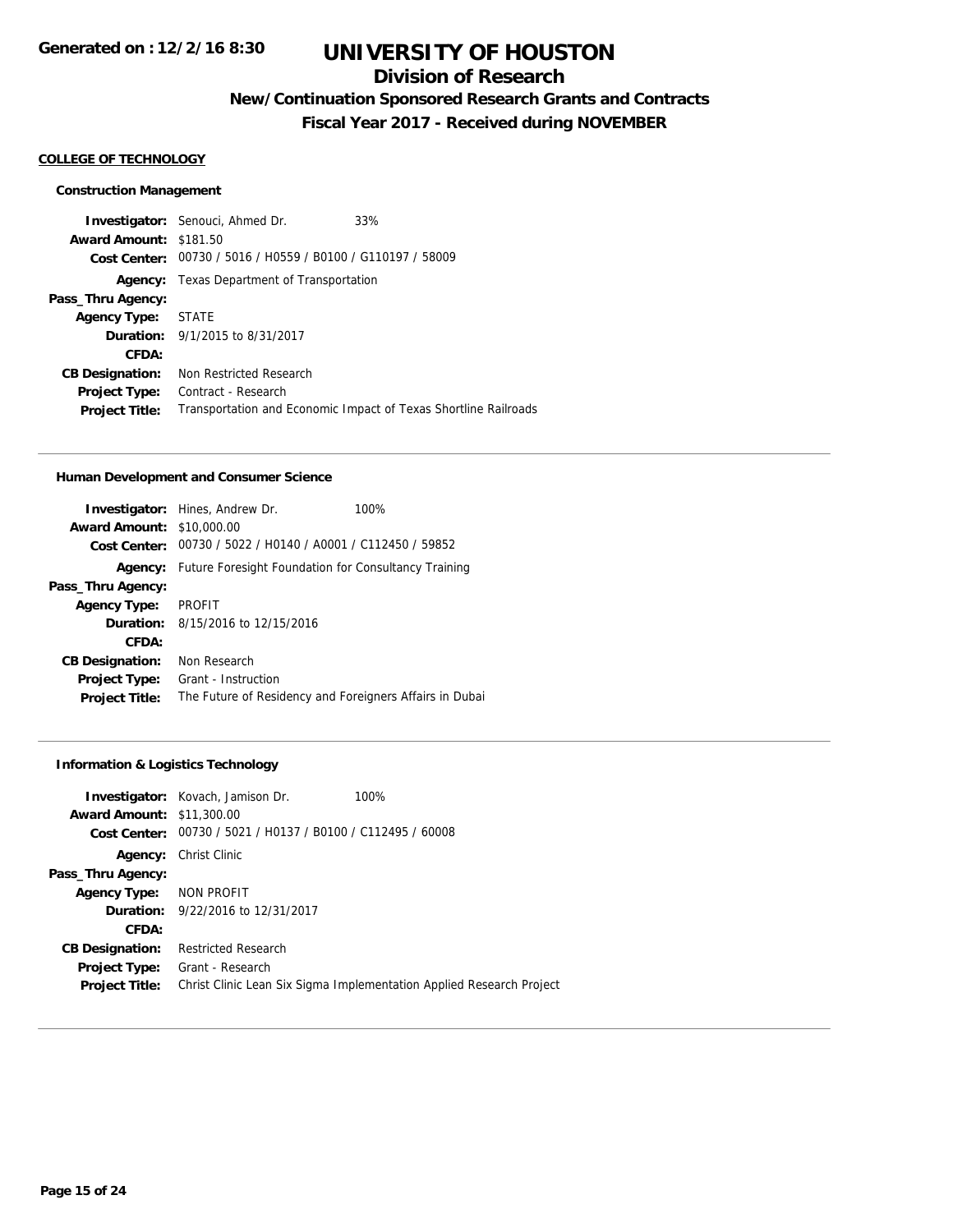## **Division of Research**

## **New/Continuation Sponsored Research Grants and Contracts**

**Fiscal Year 2017 - Received during NOVEMBER**

## **CULLEN COLLEGE OF ENGINEERING**

## **Biomedical Engineering**

| <b>Award Amount: \$338,625.00</b><br>Cost Center: 00730 / 5013 / H0071 / B0001 / G111425 / 59051<br>National Eye Institute<br>Agency:<br>Pass_Thru Agency:<br>FEDERAL<br><b>Agency Type:</b><br><b>Duration:</b> 12/3/2015 to 11/30/2019<br>93.867 Vision Research<br>CFDA:<br>Restricted Research<br><b>CB Designation:</b><br>Grant - Research<br><b>Project Type:</b><br>Mechanisms of photoreceptor cell degeneration in animal models of retinal disease<br><b>Project Title:</b> | <b>Investigator: Naash, Muna</b> |  | 100% |
|----------------------------------------------------------------------------------------------------------------------------------------------------------------------------------------------------------------------------------------------------------------------------------------------------------------------------------------------------------------------------------------------------------------------------------------------------------------------------------------|----------------------------------|--|------|
|                                                                                                                                                                                                                                                                                                                                                                                                                                                                                        |                                  |  |      |
|                                                                                                                                                                                                                                                                                                                                                                                                                                                                                        |                                  |  |      |
|                                                                                                                                                                                                                                                                                                                                                                                                                                                                                        |                                  |  |      |
|                                                                                                                                                                                                                                                                                                                                                                                                                                                                                        |                                  |  |      |
|                                                                                                                                                                                                                                                                                                                                                                                                                                                                                        |                                  |  |      |
|                                                                                                                                                                                                                                                                                                                                                                                                                                                                                        |                                  |  |      |
|                                                                                                                                                                                                                                                                                                                                                                                                                                                                                        |                                  |  |      |
|                                                                                                                                                                                                                                                                                                                                                                                                                                                                                        |                                  |  |      |
|                                                                                                                                                                                                                                                                                                                                                                                                                                                                                        |                                  |  |      |
|                                                                                                                                                                                                                                                                                                                                                                                                                                                                                        |                                  |  |      |

#### **Chemical Engineering**

| <b>Award Amount: \$32,732.00</b> | 100%<br><b>Investigator:</b> Grabow, Lars Dr.<br>Cost Center: 00730 / 5013 / H0067 / B0001 / G111384 / 59970                                   |
|----------------------------------|------------------------------------------------------------------------------------------------------------------------------------------------|
|                                  | Agency: Barnard College                                                                                                                        |
|                                  | Pass_Thru Agency: National Science Foundation                                                                                                  |
| <b>Agency Type:</b> FEDERAL      |                                                                                                                                                |
|                                  | <b>Duration:</b> 8/1/2016 to 7/31/2017                                                                                                         |
|                                  | <b>CFDA:</b> 47.049 Mathematical and Physical Sciences                                                                                         |
| <b>CB Designation:</b>           | <b>Restricted Research</b>                                                                                                                     |
| <b>Project Title:</b>            | <b>Project Type:</b> Grant - Research<br>Designing and characterizing highly selective heterogeneous catalysts for hydrodeoxygenating bio-oils |

|                        | <b>Investigator:</b> Donnelly, Vincent Dr.         | 100% |
|------------------------|----------------------------------------------------|------|
| <b>Award Amount:</b>   | \$32,452.00                                        |      |
| Cost Center:           | 00730 / 5022 / H0067 / B0001 / C111085 / 58556     |      |
| Agency:                | MKS Instruments                                    |      |
| Pass_Thru Agency:      |                                                    |      |
| <b>Agency Type:</b>    | <b>PROFIT</b>                                      |      |
|                        | <b>Duration:</b> 12/21/2015 to 12/31/2018          |      |
| CFDA:                  |                                                    |      |
| <b>CB Designation:</b> | <b>Restricted Research</b>                         |      |
| <b>Project Type:</b>   | Grant - Research                                   |      |
| <b>Project Title:</b>  | Radical species diagnostic for Flowable CVD (FCVD) |      |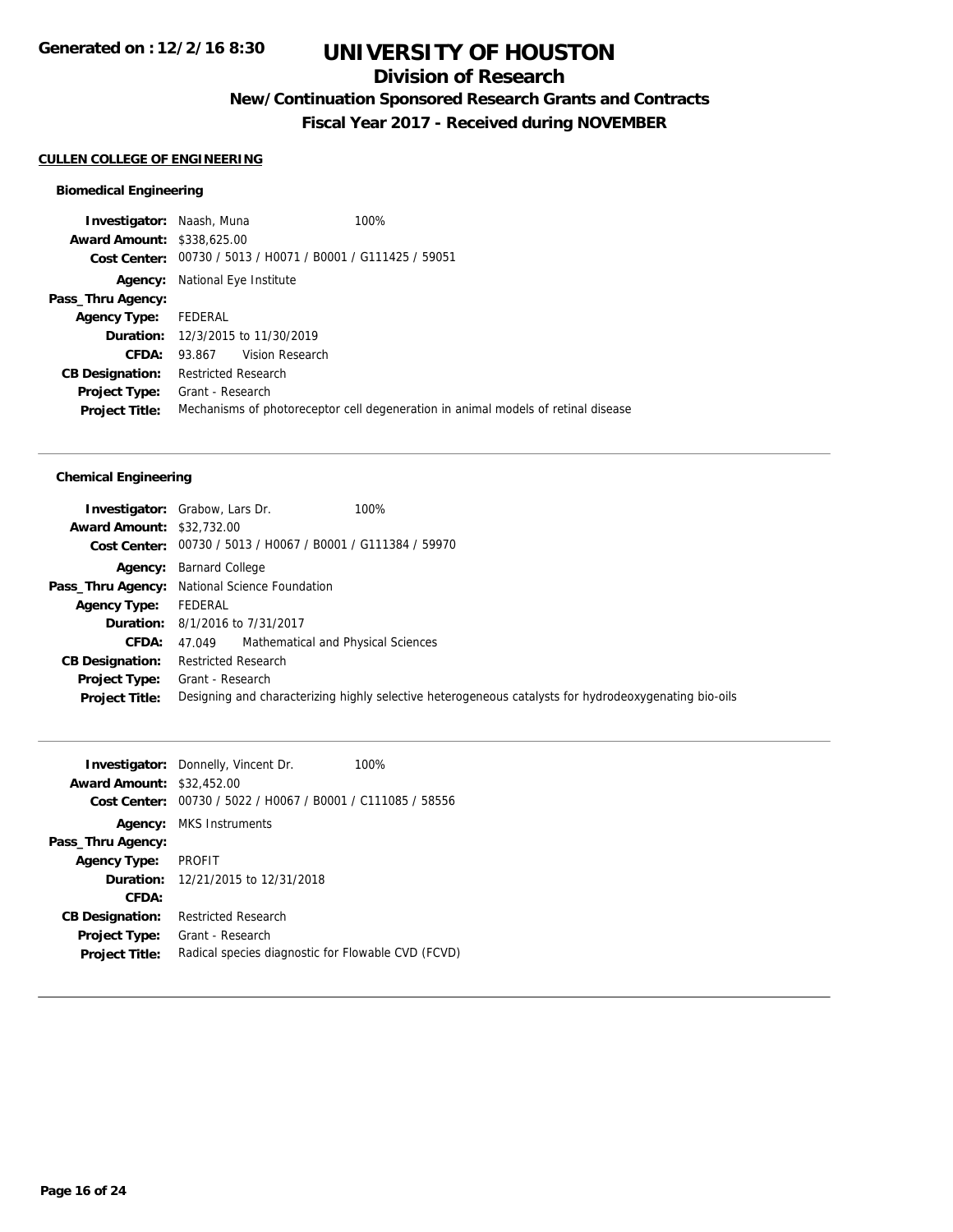## **Division of Research**

## **New/Continuation Sponsored Research Grants and Contracts**

**Fiscal Year 2017 - Received during NOVEMBER**

## **CULLEN COLLEGE OF ENGINEERING**

## **Civil Engineering**

| <b>Investigator:</b> Willam, Kaspar Dr. |                                                    |                                                             | 100%                                                   |
|-----------------------------------------|----------------------------------------------------|-------------------------------------------------------------|--------------------------------------------------------|
| <b>Award Amount: \$2,700,000.00</b>     |                                                    |                                                             |                                                        |
|                                         |                                                    | Cost Center: 00730 / 5013 / H0068 / B0001 / G111389 / 59981 |                                                        |
|                                         | <b>Agency:</b> Idaho Operations Office             |                                                             |                                                        |
|                                         | <b>Pass_Thru Agency:</b> U.S. Department of Energy |                                                             |                                                        |
| Agency Type: FEDERAL                    |                                                    |                                                             |                                                        |
|                                         | <b>Duration:</b> 10/1/2016 to 9/30/2020            |                                                             |                                                        |
| CFDA:                                   | 81.121                                             |                                                             | Nuclear Energy Research, Development and Demonstration |
| <b>CB Designation:</b>                  | <b>Restricted Research</b>                         |                                                             |                                                        |
| <b>Project Type:</b>                    | Co-Op Agreement - Research                         |                                                             |                                                        |
| <b>Project Title:</b>                   | CASK MIS-LOADS EVALUATION TECHNIQUES               |                                                             |                                                        |

| Investigator: Lee, Hyongki Dr.   |                                        |                                                | 100%                                                                             |
|----------------------------------|----------------------------------------|------------------------------------------------|----------------------------------------------------------------------------------|
| <b>Award Amount: \$26,843,00</b> |                                        |                                                |                                                                                  |
| Cost Center:                     |                                        | 00730 / 5013 / H0068 / B0001 / G111937 / 59617 |                                                                                  |
| Agency:                          |                                        | NASA Goddard Space Flight Center               |                                                                                  |
| Pass_Thru Agency:                |                                        |                                                |                                                                                  |
| <b>Agency Type:</b>              | FEDERAL                                |                                                |                                                                                  |
|                                  | <b>Duration:</b> 8/1/2016 to 7/31/2019 |                                                |                                                                                  |
| CFDA:                            | 43.001                                 | Aerospace Education Services Program           |                                                                                  |
| <b>CB Designation:</b>           | <b>Restricted Research</b>             |                                                |                                                                                  |
| <b>Project Type:</b>             | Grant - Research                       |                                                |                                                                                  |
| <b>Project Title:</b>            |                                        |                                                | Building Lasting Capacity for Water Management in Vulnerable Deltas of Indochina |
|                                  |                                        |                                                |                                                                                  |

| <b>Investigator:</b> Hu, Yandi Dr. |                                                             | 100% |
|------------------------------------|-------------------------------------------------------------|------|
| Award Amount: \$550.00             |                                                             |      |
|                                    | Cost Center: 00730 / 5021 / H0068 / B0100 / C109855 / 57095 |      |
|                                    | <b>Agency:</b> Oak Ridge Associated Universities            |      |
| Pass_Thru Agency:                  |                                                             |      |
| <b>Agency Type: UNIVERSITY</b>     |                                                             |      |
|                                    | <b>Duration:</b> $3/1/2015$ to $8/31/2017$                  |      |
| CFDA:                              |                                                             |      |
| <b>CB Designation:</b>             | Non Restricted Research                                     |      |
| <b>Project Type:</b>               | Grant - Research                                            |      |
| <b>Project Title:</b>              | <b>ORAU Travel Grants Program</b>                           |      |
|                                    |                                                             |      |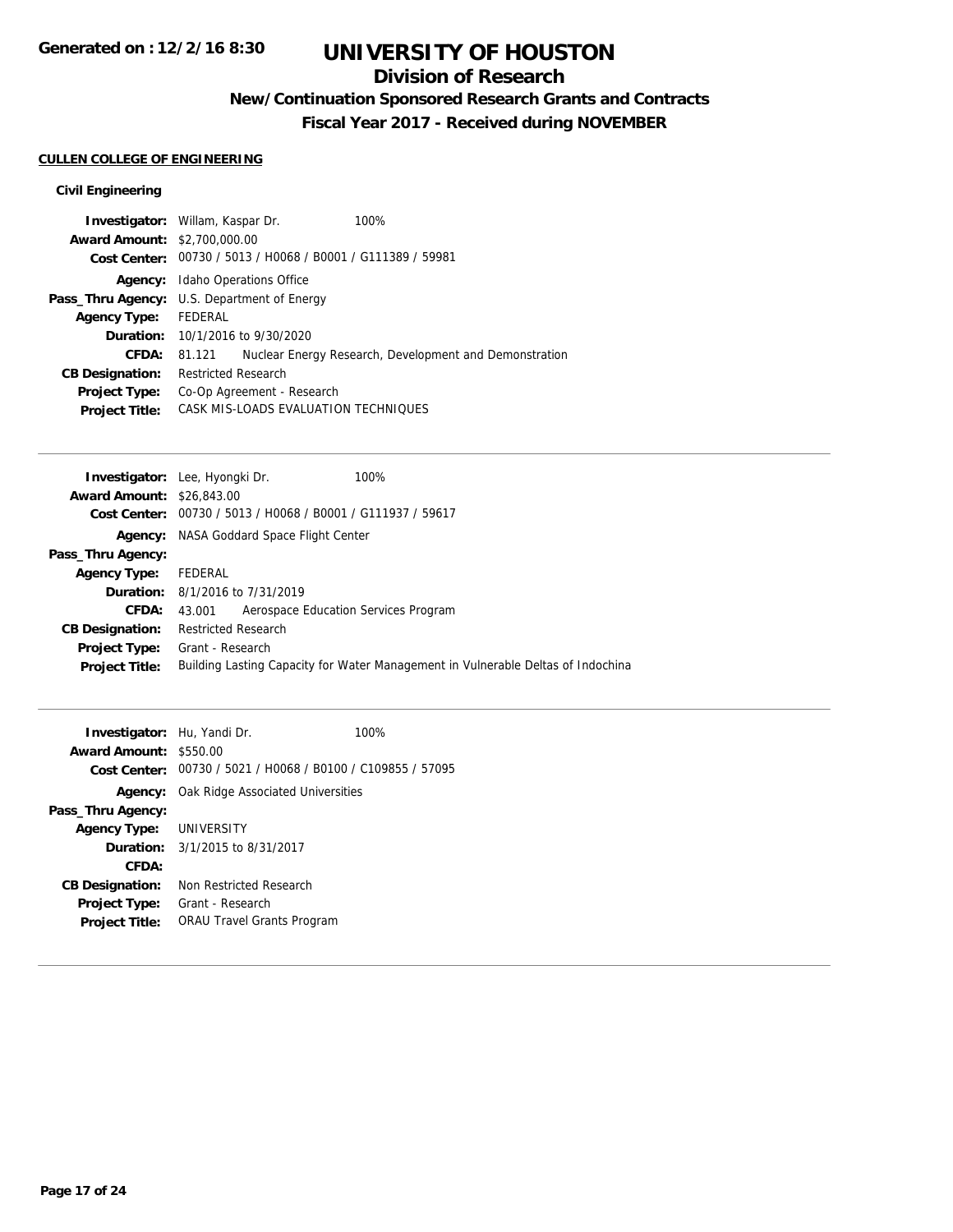## **Division of Research**

## **New/Continuation Sponsored Research Grants and Contracts**

**Fiscal Year 2017 - Received during NOVEMBER**

## **CULLEN COLLEGE OF ENGINEERING**

## **Civil Engineering**

| <b>Investigator:</b> Rodrigues, Debora Dr. |                                                                   |                                                             | 100%                                                |  |
|--------------------------------------------|-------------------------------------------------------------------|-------------------------------------------------------------|-----------------------------------------------------|--|
| <b>Award Amount: \$148,126.00</b>          |                                                                   |                                                             |                                                     |  |
|                                            |                                                                   | Cost Center: 00730 / 5013 / H0068 / B0001 / G111795 / 59848 |                                                     |  |
| Agency:                                    |                                                                   | National Park Service                                       |                                                     |  |
| Pass_Thru Agency:                          |                                                                   |                                                             |                                                     |  |
| <b>Agency Type:</b>                        | FEDERAL                                                           |                                                             |                                                     |  |
|                                            | <b>Duration:</b> 9/14/2016 to 9/30/2017                           |                                                             |                                                     |  |
| CFDA:                                      | 15.506                                                            |                                                             | Water Desalination Research and Development Program |  |
| <b>CB Designation:</b>                     | <b>Restricted Research</b>                                        |                                                             |                                                     |  |
| <b>Project Type:</b>                       | Co-Op Agreement - Research                                        |                                                             |                                                     |  |
| <b>Project Title:</b>                      | Microfiltration system for indirect potable reuse water treatment |                                                             |                                                     |  |

|                                 | <b>Investigator:</b> Mo, Yi-Lung Dr.                        | 30%                                                                                                           |
|---------------------------------|-------------------------------------------------------------|---------------------------------------------------------------------------------------------------------------|
| <b>Award Amount: \$7,498.50</b> |                                                             |                                                                                                               |
|                                 | Cost Center: 00730 / 5022 / H0073 / B0001 / C111573 / 59164 |                                                                                                               |
|                                 | Agency: OneSubsea LLC                                       |                                                                                                               |
| Pass_Thru Agency:               |                                                             |                                                                                                               |
| <b>Agency Type:</b>             | PROFIT                                                      |                                                                                                               |
|                                 | <b>Duration:</b> $2/25/2016$ to $6/24/2016$                 |                                                                                                               |
| CFDA:                           |                                                             |                                                                                                               |
| <b>CB Designation:</b>          | <b>Restricted Research</b>                                  |                                                                                                               |
| <b>Project Type:</b>            | Grant - Research                                            |                                                                                                               |
| <b>Project Title:</b>           | studies                                                     | Improve the computational design tool for vibration control of jumper with PTMD and conduct related numerical |

## **Electrical & Computer Engineering**

|                                   | <b>Investigator:</b> Mayerich, David Dr.<br>100%            |  |
|-----------------------------------|-------------------------------------------------------------|--|
| <b>Award Amount: \$244,245.00</b> |                                                             |  |
|                                   | Cost Center: 00730 / 5013 / H0070 / B0001 / G108798 / 56120 |  |
|                                   | <b>Agency:</b> National Library of Medicine                 |  |
| Pass_Thru Agency:                 |                                                             |  |
| Agency Type: FEDERAL              |                                                             |  |
|                                   | <b>Duration:</b> 9/10/2014 to 8/31/2017                     |  |
| CFDA:                             | Medical Library Assistance<br>93.879                        |  |
| <b>CB Designation:</b>            | <b>Restricted Research</b>                                  |  |
| Project Type:                     | Grant - Research                                            |  |
| <b>Project Title:</b>             | Large-Scale Reconstruction of Microvascular Networks        |  |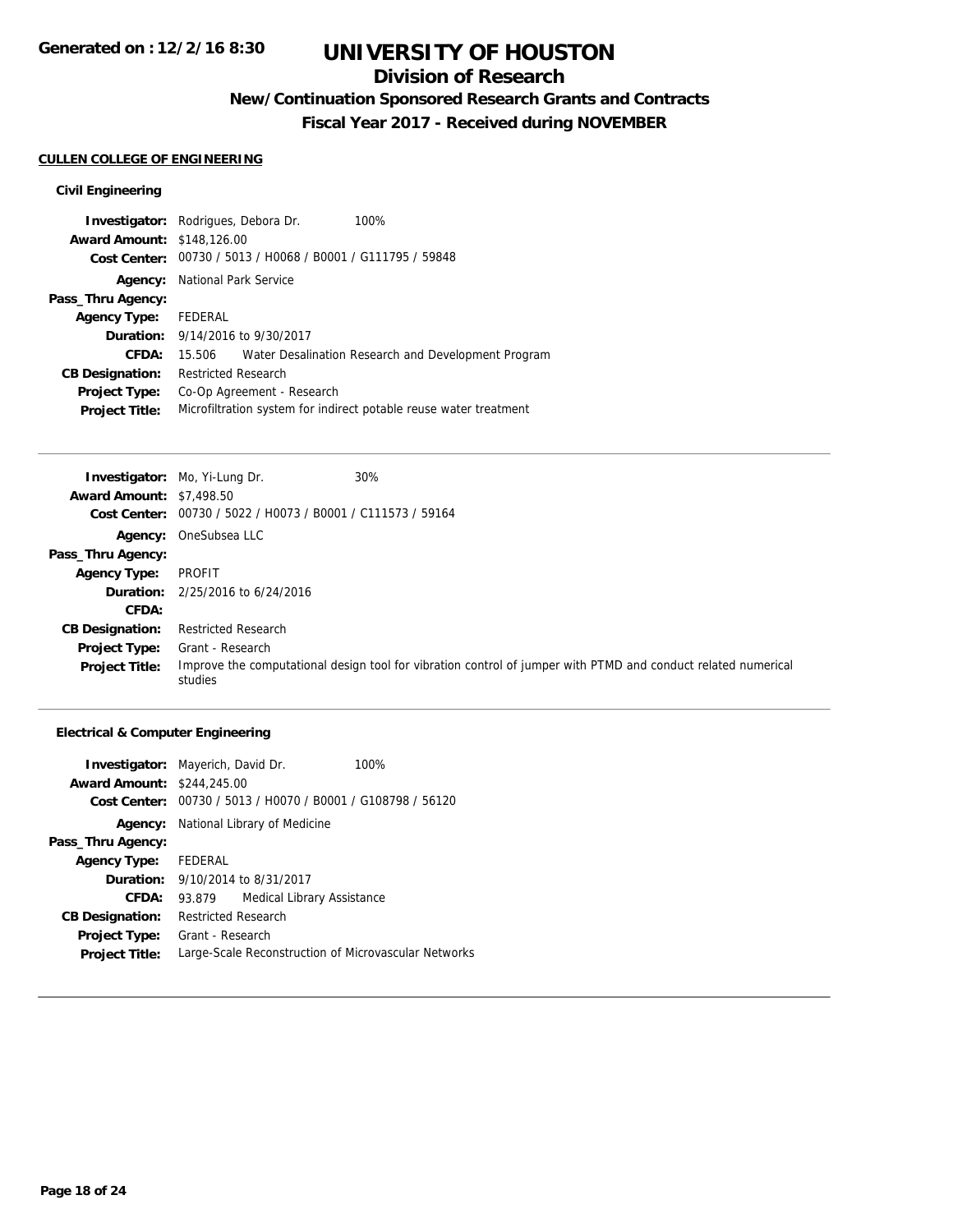## **Division of Research**

## **New/Continuation Sponsored Research Grants and Contracts**

**Fiscal Year 2017 - Received during NOVEMBER**

#### **CULLEN COLLEGE OF ENGINEERING**

## **Mechanical Engineering**

| <b>Award Amount: \$84,128,00</b> | <b>Investigator:</b> White, Kenneth W. Dr.<br>100%          |
|----------------------------------|-------------------------------------------------------------|
|                                  | Cost Center: 00730 / 5022 / H0073 / B0001 / C111935 / 59901 |
| Agency:                          | Advanced Blast Protection Systems                           |
| Pass_Thru Agency:                |                                                             |
| <b>Agency Type:</b>              | PROFIT                                                      |
|                                  | <b>Duration:</b> 9/1/2016 to 8/31/2019                      |
| CFDA:                            |                                                             |
| <b>CB Designation:</b>           | <b>Restricted Research</b>                                  |
| <b>Project Type:</b>             | Grant - Research                                            |
| <b>Project Title:</b>            | Nanostructured Blastprotective Microstructure Studies       |

| <b>Award Amount: \$17,496.50</b>                                                                                             | Investigator: Song, Gangbing Dr.<br>Cost Center: 00730 / 5022 / H0073 / B0001 / C111573 / 59164                                     | 70%                                                                                                           |
|------------------------------------------------------------------------------------------------------------------------------|-------------------------------------------------------------------------------------------------------------------------------------|---------------------------------------------------------------------------------------------------------------|
| Pass_Thru Agency:<br><b>Agency Type:</b><br>CFDA:<br><b>CB Designation:</b><br><b>Project Type:</b><br><b>Project Title:</b> | Agency: OneSubsea LLC<br><b>PROFIT</b><br><b>Duration:</b> 2/25/2016 to 6/24/2016<br><b>Restricted Research</b><br>Grant - Research | Improve the computational design tool for vibration control of jumper with PTMD and conduct related numerical |
|                                                                                                                              | studies                                                                                                                             |                                                                                                               |
| <b>Award Amount: \$32,087.50</b>                                                                                             | <b>Investigator:</b> Grigoriadis, Karolos M. Dr.<br>Cost Center: 00730 / 5022 / H0073 / B0001 / C112620 / 60200                     | 50%                                                                                                           |
| Agency:<br>Pass_Thru Agency:<br><b>Agency Type:</b><br>CFDA:                                                                 | Transocean<br>PROFIT<br><b>Duration:</b> 11/1/2016 to 2/28/2017                                                                     |                                                                                                               |

**Project Title:** ZED with model-based methods to design, analyze and diagnose BOP Control Systems

**CB Designation:** Restricted Research **Project Type:** Grant - Research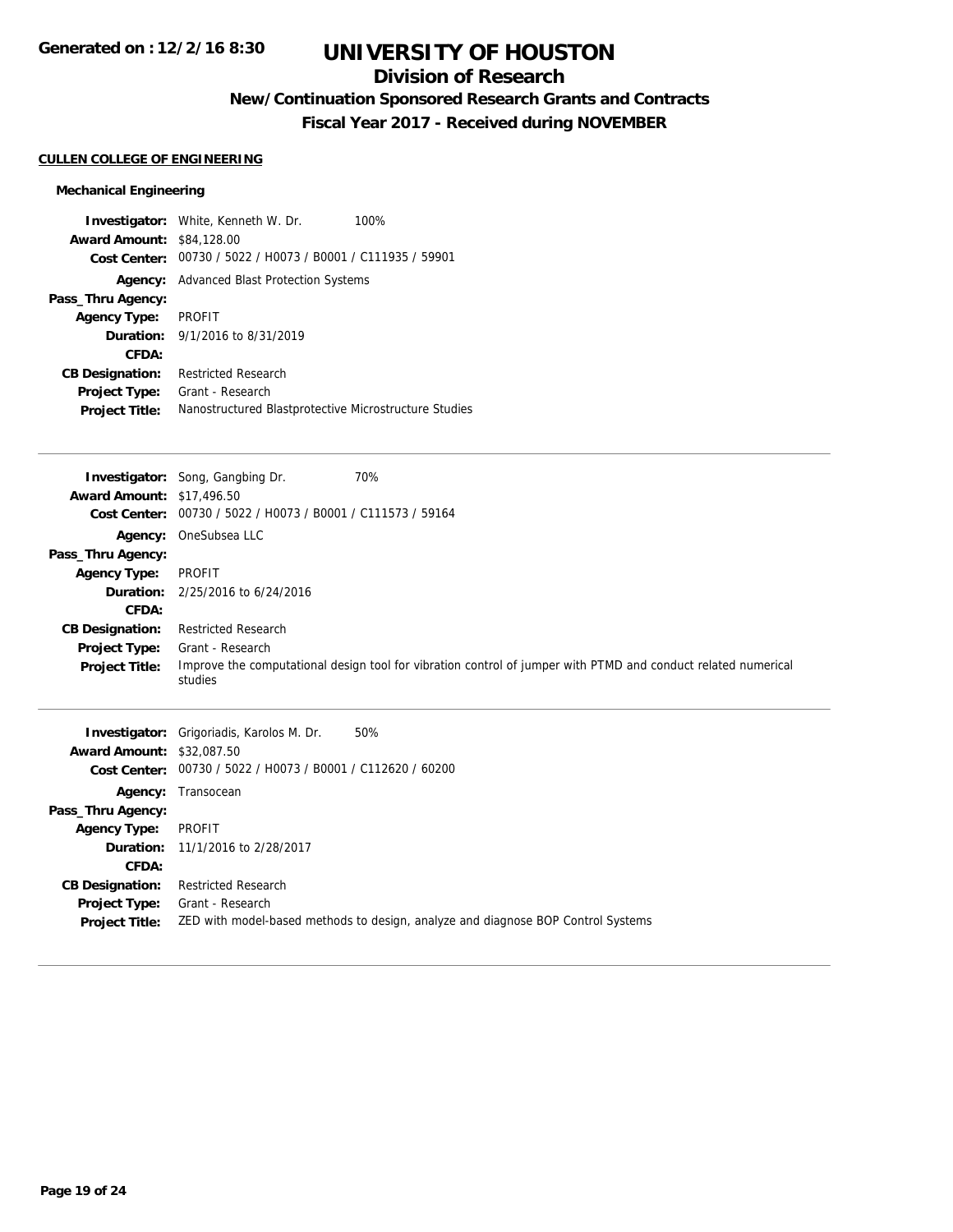## **Division of Research**

## **New/Continuation Sponsored Research Grants and Contracts**

**Fiscal Year 2017 - Received during NOVEMBER**

#### **CULLEN COLLEGE OF ENGINEERING**

#### **Mechanical Engineering**

**Investigator:** Franchek, Matthew Dr. 50% **Award Amount:** \$32,087.50 **Cost Center:** 00730 / 5022 / H0073 / B0001 / C112620 / 60200 **Agency:** Transocean **Pass\_Thru Agency: Agency Type:** PROFIT **Duration:** 11/1/2016 to 2/28/2017 **CFDA: CB Designation:** Restricted Research **Project Type:** Grant - Research **Project Title:** ZED with model-based methods to design, analyze and diagnose BOP Control Systems

#### **Petroleum Engineering**

|                                  | <b>Investigator:</b> Myers, Michael Dr.                     | 50%                                                                                                     |
|----------------------------------|-------------------------------------------------------------|---------------------------------------------------------------------------------------------------------|
| <b>Award Amount: \$33,000.00</b> |                                                             |                                                                                                         |
|                                  | Cost Center: 00730 / 5022 / H0591 / B0001 / C112013 / 59544 |                                                                                                         |
|                                  | <b>Agency:</b> BHP Billiton Petroleum                       |                                                                                                         |
| Pass_Thru Agency:                |                                                             |                                                                                                         |
| Agency Type:                     | PROFIT                                                      |                                                                                                         |
|                                  | <b>Duration:</b> 7/1/2016 to 6/30/2017                      |                                                                                                         |
| <b>CFDA:</b>                     |                                                             |                                                                                                         |
| <b>CB Designation:</b>           | <b>Restricted Research</b>                                  |                                                                                                         |
| <b>Project Type:</b>             | Grant - Research                                            |                                                                                                         |
| <b>Project Title:</b>            |                                                             | Characterizing Salt Presence in Organic Rich Source Rock in Core, Cuttings and Logs in Haynesvill Basin |

|                                  | <b>Investigator:</b> Hathon, Lori Dr.                       | 50%                                                                                                     |
|----------------------------------|-------------------------------------------------------------|---------------------------------------------------------------------------------------------------------|
| <b>Award Amount: \$33,000.00</b> |                                                             |                                                                                                         |
|                                  | Cost Center: 00730 / 5022 / H0591 / B0001 / C112013 / 59544 |                                                                                                         |
|                                  | <b>Agency:</b> BHP Billiton Petroleum                       |                                                                                                         |
| Pass_Thru Agency:                |                                                             |                                                                                                         |
| <b>Agency Type:</b>              | PROFIT                                                      |                                                                                                         |
|                                  | <b>Duration:</b> 7/1/2016 to 6/30/2017                      |                                                                                                         |
| <b>CFDA:</b>                     |                                                             |                                                                                                         |
| <b>CB Designation:</b>           | <b>Restricted Research</b>                                  |                                                                                                         |
| Project Type:                    | Grant - Research                                            |                                                                                                         |
| <b>Project Title:</b>            |                                                             | Characterizing Salt Presence in Organic Rich Source Rock in Core, Cuttings and Logs in Haynesvill Basin |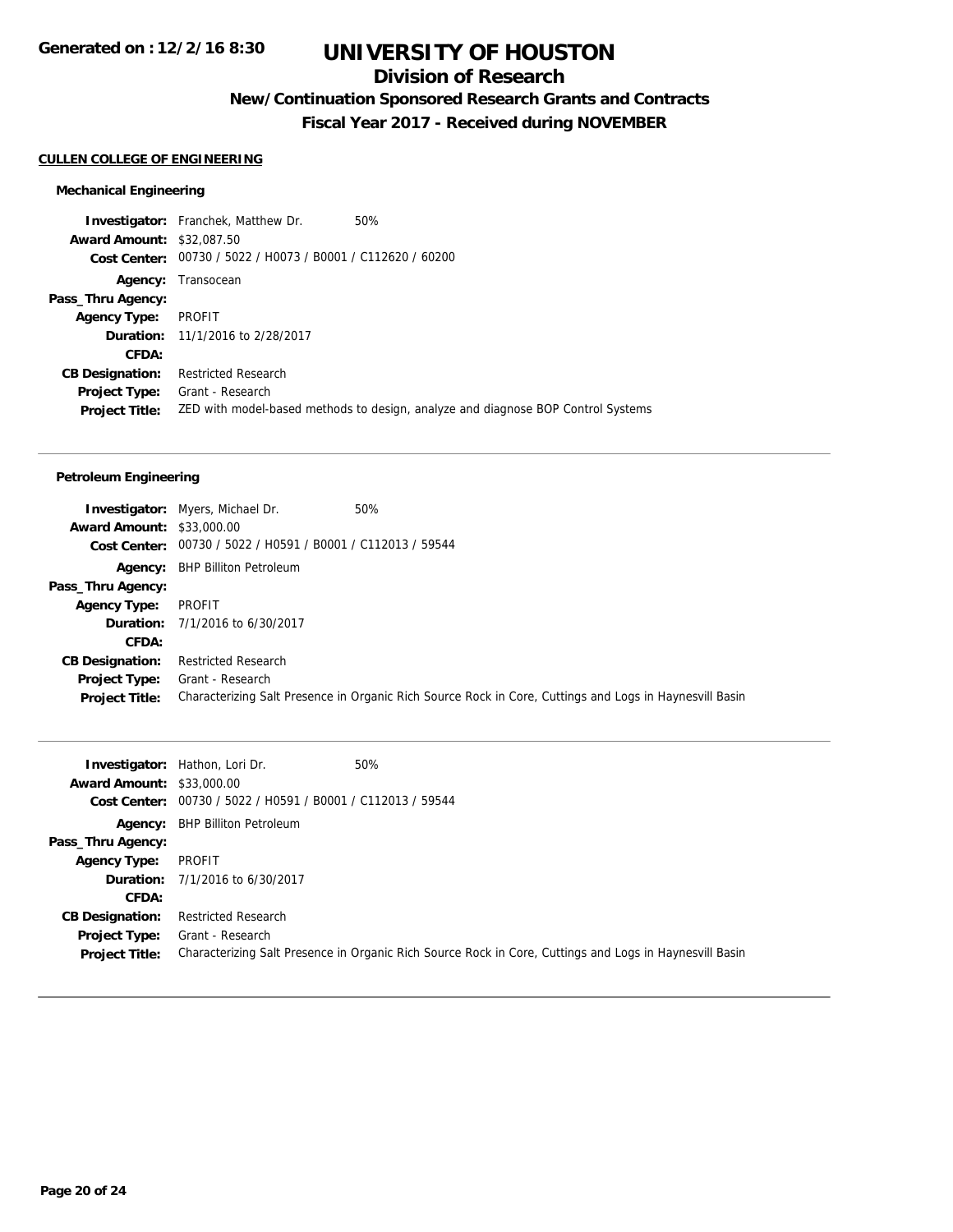## **Division of Research**

**New/Continuation Sponsored Research Grants and Contracts**

**Fiscal Year 2017 - Received during NOVEMBER**

### **DIVISION OF RESEARCH**

## **Center for Advanced Computing and Data Systems**

| <b>Investigator:</b> Francis, David Dr. |                                                             |                                        | 2.5%                                                                  |  |
|-----------------------------------------|-------------------------------------------------------------|----------------------------------------|-----------------------------------------------------------------------|--|
| <b>Award Amount: \$8,200.75</b>         |                                                             |                                        |                                                                       |  |
|                                         | Cost Center: 00730 / 5013 / H0288 / B0001 / G112068 / 60175 |                                        |                                                                       |  |
|                                         | <b>Agency:</b> Institute of Education Sciences              |                                        |                                                                       |  |
| Pass_Thru Agency:                       |                                                             |                                        |                                                                       |  |
| Agency Type: FEDERAL                    |                                                             |                                        |                                                                       |  |
|                                         |                                                             | <b>Duration:</b> 9/2/2016 to 8/31/2020 |                                                                       |  |
| CFDA:                                   | 84.305                                                      |                                        | Education Research, Development and Dissemination                     |  |
| <b>CB Designation:</b>                  | <b>Restricted Research</b>                                  |                                        |                                                                       |  |
| <b>Project Type:</b>                    | Grant - Research                                            |                                        |                                                                       |  |
| <b>Project Title:</b>                   |                                                             |                                        | Uno, Dos, Tres, Listos! Monitoring Kindergarten Readiness Bilingually |  |
|                                         |                                                             |                                        |                                                                       |  |

|                                 | <b>Investigator:</b> Cheung, Margaret Dr.<br>10%                                                              |
|---------------------------------|---------------------------------------------------------------------------------------------------------------|
| <b>Award Amount: \$7,000.00</b> |                                                                                                               |
|                                 | Cost Center: 00730 / 5013 / H0112 / B0001 / G111478 / 60230                                                   |
|                                 | <b>Agency:</b> Kent State University - All Campuses                                                           |
|                                 | <b>Pass_Thru Agency:</b> U.S. Department of Energy                                                            |
| Agency Type:                    | FEDERAL                                                                                                       |
|                                 | <b>Duration:</b> 9/15/2016 to 9/14/2017                                                                       |
| CFDA:                           | Office of Energy Research Financial Assistance Program<br>81.049                                              |
| <b>CB Designation:</b>          | <b>Restricted Research</b>                                                                                    |
| <b>Project Type:</b>            | Grant - Research                                                                                              |
| <b>Project Title:</b>           | Post-Marcus Theory and Simulation of Interfacial Charge Transfer Dynamics in Organic Semiconducting Materials |

## **TIMES**

|                                  | <b>Investigator:</b> Grigorenko, Elena Dr.     | 28%                                                                   |
|----------------------------------|------------------------------------------------|-----------------------------------------------------------------------|
| <b>Award Amount: \$91,848.40</b> |                                                |                                                                       |
| <b>Cost Center:</b>              | 00730 / 5013 / H0288 / B0001 / G112068 / 60175 |                                                                       |
| Agency:                          | Institute of Education Sciences                |                                                                       |
| Pass_Thru Agency:                |                                                |                                                                       |
| <b>Agency Type:</b>              | FEDERAL                                        |                                                                       |
|                                  | <b>Duration:</b> 9/2/2016 to 8/31/2020         |                                                                       |
| CFDA:                            | 84.305                                         | Education Research, Development and Dissemination                     |
| <b>CB Designation:</b>           | <b>Restricted Research</b>                     |                                                                       |
| <b>Project Type:</b>             | Grant - Research                               |                                                                       |
| <b>Project Title:</b>            |                                                | Uno, Dos, Tres, Listos! Monitoring Kindergarten Readiness Bilingually |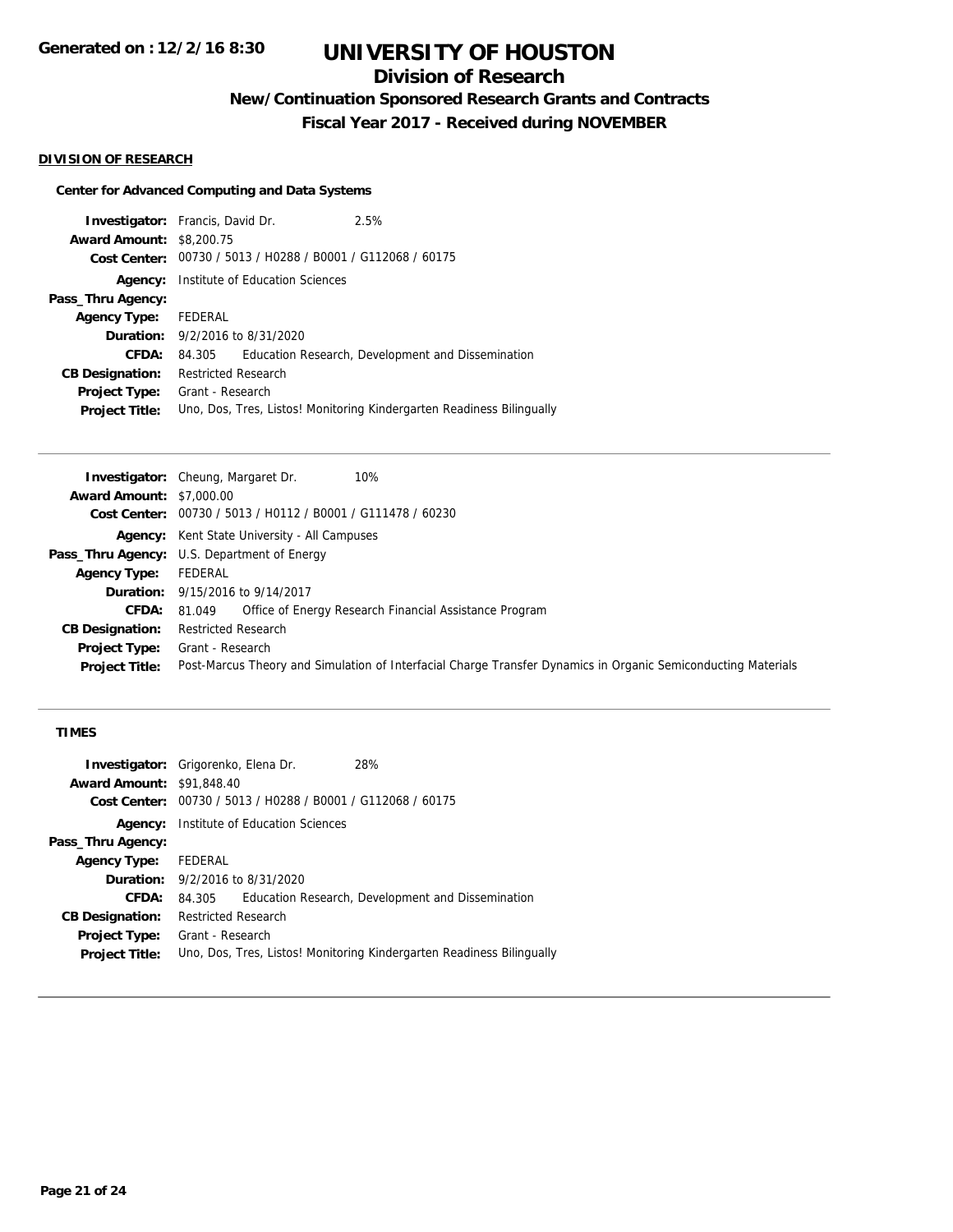## **Division of Research**

## **New/Continuation Sponsored Research Grants and Contracts**

**Fiscal Year 2017 - Received during NOVEMBER**

#### **DIVISION OF RESEARCH**

## **TIMES**

| <b>Investigator:</b> Francis, David Dr. |                                            |                                                             | 17.5%                                                                 |
|-----------------------------------------|--------------------------------------------|-------------------------------------------------------------|-----------------------------------------------------------------------|
| <b>Award Amount: \$57,405.25</b>        |                                            |                                                             |                                                                       |
|                                         |                                            | Cost Center: 00730 / 5013 / H0288 / B0001 / G112068 / 60175 |                                                                       |
|                                         |                                            | <b>Agency:</b> Institute of Education Sciences              |                                                                       |
| Pass_Thru Agency:                       |                                            |                                                             |                                                                       |
| Agency Type: FEDERAL                    |                                            |                                                             |                                                                       |
|                                         | <b>Duration:</b> $9/2/2016$ to $8/31/2020$ |                                                             |                                                                       |
| CFDA:                                   | 84.305                                     |                                                             | Education Research, Development and Dissemination                     |
| <b>CB Designation:</b>                  | Restricted Research                        |                                                             |                                                                       |
| <b>Project Type:</b>                    | Grant - Research                           |                                                             |                                                                       |
| <b>Project Title:</b>                   |                                            |                                                             | Uno, Dos, Tres, Listos! Monitoring Kindergarten Readiness Bilingually |
|                                         |                                            |                                                             |                                                                       |

#### **GRADUATE COLLEGE OF SOCIAL WORK**

#### **Child & Family for Innovative Research**

|                                   | 100%<br><b>Investigator:</b> Torres-Hostos, Luis Dr.                                               |
|-----------------------------------|----------------------------------------------------------------------------------------------------|
| <b>Award Amount: \$299,979.00</b> |                                                                                                    |
| Cost Center:                      | 00730 / 5013 / H0509 / B0001 / G110137 / 59492                                                     |
|                                   | <b>Agency:</b> Substance Abuse and Mental Health Services Administration                           |
| Pass_Thru Agency:                 |                                                                                                    |
| <b>Agency Type:</b>               | FEDERAL                                                                                            |
| <b>Duration:</b>                  | 9/30/2015 to 9/29/2017                                                                             |
| <b>CFDA:</b>                      | 93.243 Substance Abuse and Mental Health Services - Projects of Regional and National Significance |
| <b>CB Designation:</b>            | <b>Restricted Research</b>                                                                         |
| <b>Project Type:</b>              | Grant - Research                                                                                   |
| <b>Project Title:</b>             | <b>SMART Cougars Plus</b>                                                                          |

## **Community Projects - Social Work**

| <b>Award Amount: \$1,403.00</b> | <b>Investigator:</b> Steinberg, Catherine Dr.<br>Cost Center: 00730 / 5015 / H0087 / B0001 / G106839 / 52975 | 25%                                                                                 |  |
|---------------------------------|--------------------------------------------------------------------------------------------------------------|-------------------------------------------------------------------------------------|--|
|                                 | <b>Agency:</b> University of Texas Health Science Center at Houston                                          |                                                                                     |  |
|                                 | <b>Pass_Thru Agency:</b> Health Resources and Services Administration                                        |                                                                                     |  |
| <b>Agency Type:</b>             | FEDERAL                                                                                                      |                                                                                     |  |
|                                 | <b>Duration:</b> 7/1/2012 to 6/30/2017                                                                       |                                                                                     |  |
| <b>CFDA:</b>                    |                                                                                                              | 93.110 Maternal and Child Health Federal Consolidated Programs                      |  |
| <b>CB Designation:</b>          | <b>Restricted Research</b>                                                                                   |                                                                                     |  |
|                                 | <b>Project Type:</b> Grant - Research                                                                        |                                                                                     |  |
| <b>Project Title:</b>           |                                                                                                              | LoneStar Leadership Education in Neurodevelopmental and Related Disabilities (LEND) |  |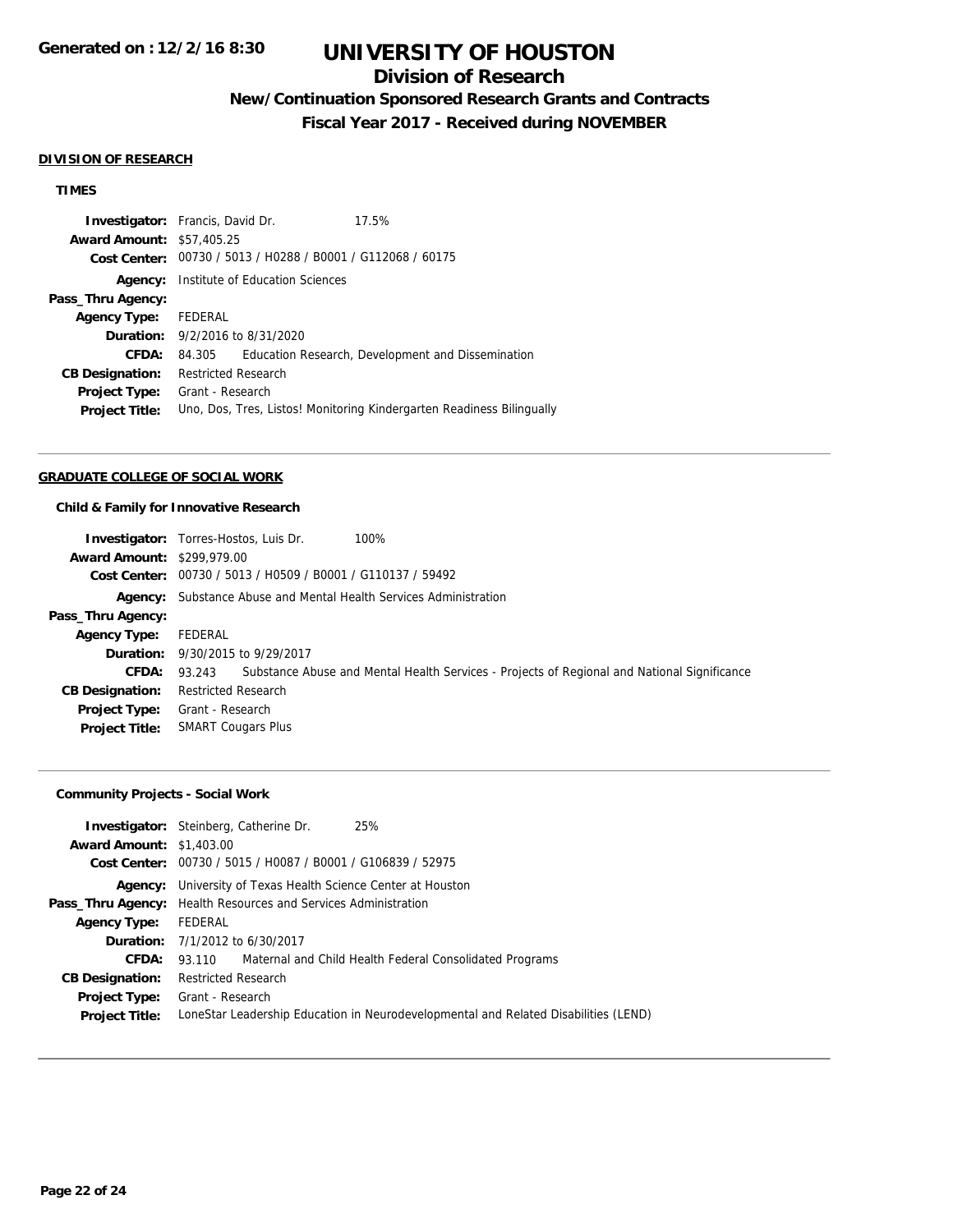## **Division of Research**

**New/Continuation Sponsored Research Grants and Contracts**

**Fiscal Year 2017 - Received during NOVEMBER**

#### **GRADUATE COLLEGE OF SOCIAL WORK**

#### **Dean, Social Work**

| <b>Investigator:</b> Colby, Ira Dr. |                                                                       | 10%                                                                                 |
|-------------------------------------|-----------------------------------------------------------------------|-------------------------------------------------------------------------------------|
| <b>Award Amount: \$561.20</b>       |                                                                       |                                                                                     |
|                                     | Cost Center: 00730 / 5015 / H0087 / B0001 / G106839 / 52975           |                                                                                     |
|                                     | <b>Agency:</b> University of Texas Health Science Center at Houston   |                                                                                     |
|                                     | <b>Pass_Thru Agency:</b> Health Resources and Services Administration |                                                                                     |
| <b>Agency Type:</b>                 | FEDERAL                                                               |                                                                                     |
|                                     | <b>Duration:</b> 7/1/2012 to 6/30/2017                                |                                                                                     |
| CFDA:                               |                                                                       | 93.110 Maternal and Child Health Federal Consolidated Programs                      |
| <b>CB Designation:</b>              | <b>Restricted Research</b>                                            |                                                                                     |
|                                     | <b>Project Type:</b> Grant - Research                                 |                                                                                     |
| <b>Project Title:</b>               |                                                                       | LoneStar Leadership Education in Neurodevelopmental and Related Disabilities (LEND) |
|                                     |                                                                       |                                                                                     |

#### **LIBRARY**

## **Administration, Library**

| <b>Investigator:</b> Kelleher, Christian |                                                             |                       | 100% |
|------------------------------------------|-------------------------------------------------------------|-----------------------|------|
| <b>Award Amount: \$24,305.00</b>         |                                                             |                       |      |
|                                          | Cost Center: 00730 / 5014 / H0143 / C0001 / G111618 / 60196 |                       |      |
| Agency:                                  | Texas State Library and Archives Commission                 |                       |      |
| Pass_Thru Agency:                        | Institute of Museum and Library Services                    |                       |      |
| <b>Agency Type:</b>                      | FEDERAL                                                     |                       |      |
|                                          | <b>Duration:</b> $9/1/2016$ to $8/31/2017$                  |                       |      |
| CFDA:                                    | 45.310                                                      | State Library Program |      |
| <b>CB Designation:</b>                   | Non Research                                                |                       |      |
| <b>Project Type:</b>                     | Grant - Public Service                                      |                       |      |
| <b>Project Title:</b>                    | Digitizing Historical News Programs from KUHT               |                       |      |

## **SCHOOL OF NURSING**

#### **Dean, School of Nursing**

| <b>Award Amount: \$100,000.00</b>             | <b>Investigator:</b> Tart, Kathryn Dr.<br>Cost Center: 00730 / 1118 / H0586 / F0001 / C111811 / 59651 | 100% |
|-----------------------------------------------|-------------------------------------------------------------------------------------------------------|------|
| Agency:                                       | Texas Higher Education Coordinating Board                                                             |      |
| Pass_Thru Agency:                             |                                                                                                       |      |
| <b>Agency Type:</b>                           | <b>STATE</b>                                                                                          |      |
|                                               | <b>Duration:</b> $6/1/2016$ to $8/31/2018$                                                            |      |
| CFDA:                                         |                                                                                                       |      |
| <b>CB Designation:</b>                        | Non Research                                                                                          |      |
| <b>Project Type:</b><br><b>Project Title:</b> | Grant - Instruction<br>Nursing Shortage Reduction Program (Over 70)                                   |      |